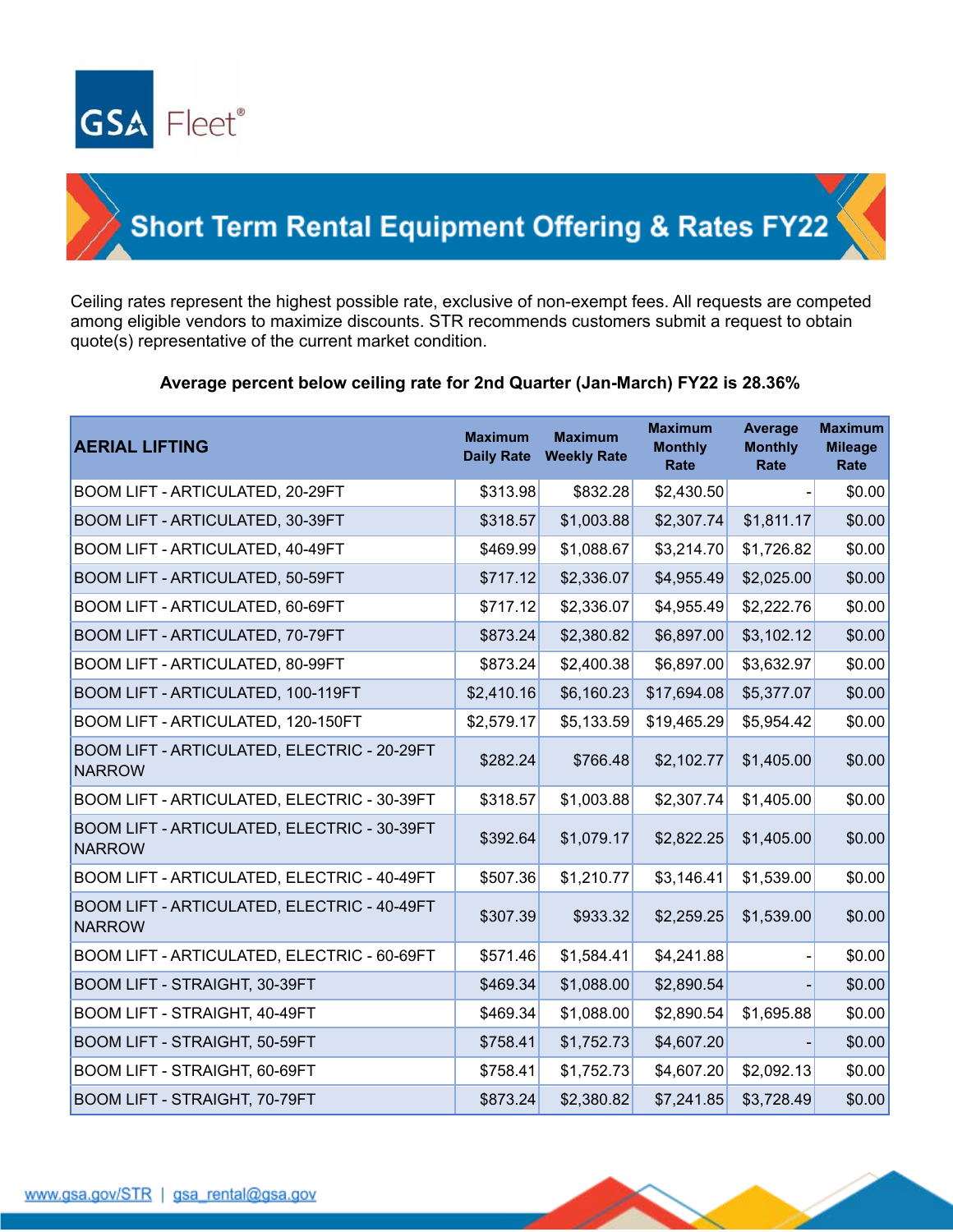| <b>AERIAL LIFTING (cont.)</b>                           | <b>Maximum</b><br><b>Daily Rate</b> | <b>Maximum</b><br><b>Weekly Rate</b> | <b>Maximum</b><br><b>Monthly</b><br>Rate | <b>Average</b><br><b>Monthly</b><br>Rate | <b>Maximum</b><br><b>Mileage</b><br>Rate |
|---------------------------------------------------------|-------------------------------------|--------------------------------------|------------------------------------------|------------------------------------------|------------------------------------------|
| BOOM LIFT - STRAIGHT, 80-89FT                           | \$873.24                            | \$2,400.38                           | \$7,241.85                               | \$3,332.28                               | \$0.00                                   |
| BOOM LIFT - STRAIGHT, 90-99FT                           | \$1,789.74                          | \$6,152.24                           | \$16,666.98                              |                                          | \$0.00                                   |
| BOOM LIFT - STRAIGHT, 100-109FT                         | \$1,441.89                          | \$4,023.92                           | \$11,015.49                              | \$6,103.48                               | \$0.00                                   |
| BOOM LIFT - STRAIGHT, 110-119FT                         | \$1,573.20                          | \$4,069.80                           | \$11,552.48                              |                                          | \$0.00                                   |
| BOOM LIFT - STRAIGHT, 120-129FT                         | \$2,410.16                          | \$6,160.23                           | \$17,694.08                              | \$7,489.00                               | \$0.00                                   |
| BOOM LIFT - STRAIGHT, 130-139FT                         | \$2,013.46                          | \$8,109.77                           | \$19,295.67                              | \$8,195.71                               | \$0.00                                   |
| BOOM LIFT - STRAIGHT, 140-150FT                         | \$4,865.31                          | \$11,197.37                          | \$34,144.98                              | \$13,272.87                              | \$0.00                                   |
| BOOM LIFT - STRAIGHT, 180-185FT                         | \$4,250.64                          | \$9,990.00                           | \$23,500.00                              |                                          | \$0.00                                   |
| SCISSOR LIFT - 2WD DIESEL, 10-19FT                      | \$178.84                            | \$584.01                             | \$1,651.14                               |                                          | \$0.00                                   |
| SCISSOR LIFT - 2WD DIESEL, 20-29FT                      | \$178.84                            | \$584.01                             | \$1,651.14                               |                                          | \$0.00                                   |
| SCISSOR LIFT - 2WD DIESEL, 30-39FT                      | \$250.00                            | \$890.61                             | \$1,704.94                               |                                          | \$0.00                                   |
| SCISSOR LIFT - 2WD DIESEL, 40-49FT                      | \$282.24                            | \$925.88                             | \$2,486.37                               |                                          | \$0.00                                   |
| SCISSOR LIFT - 2WD DIESEL, 50-59FT                      | \$415.00                            | \$1,018.55                           | \$2,979.50                               | \$2,025.18                               | \$0.00                                   |
| SCISSOR LIFT - 2WD GAS, 10-19FT                         | \$213.69                            | \$890.61                             | \$1,704.94                               |                                          | \$0.00                                   |
| SCISSOR LIFT - 2WD GAS, 20-29FT                         | \$213.69                            | \$890.61                             | \$1,704.94                               | \$1,250.00                               | \$0.00                                   |
| SCISSOR LIFT - 2WD GAS, 30-39FT                         | \$250.00                            | \$890.61                             | \$1,704.94                               |                                          | \$0.00                                   |
| SCISSOR LIFT - 2WD GAS, 40-49FT                         | \$282.24                            | \$925.88                             | \$2,486.37                               |                                          | \$0.00                                   |
| SCISSOR LIFT - 2WD GAS, 50-59FT                         | \$415.00                            | \$1,018.55                           | \$2,979.50                               |                                          | \$0.00                                   |
| SCISSOR LIFT - 4WD DIESEL, 10-19FT                      | \$139.72                            | \$307.38                             | \$669.26                                 |                                          | \$0.00                                   |
| SCISSOR LIFT - 4WD DIESEL, 20-29FT                      | \$349.38                            | \$628.10                             | \$2,040.82                               | \$823.00                                 | \$0.00                                   |
| SCISSOR LIFT - 4WD DIESEL, 30-39FT                      | \$322.51                            | \$1,001.85                           | \$2,839.49                               |                                          | \$0.00                                   |
| SCISSOR LIFT - 4WD DIESEL, 40-49FT                      | \$322.51                            | \$1,001.85                           | \$2,839.49                               | \$1,301.22                               | \$0.00                                   |
| SCISSOR LIFT - 4WD DIESEL, 50-59FT                      | \$415.00                            | \$1,018.55                           | \$2,979.50                               |                                          | \$0.00                                   |
| SCISSOR LIFT - 4WD GAS, 10-19FT                         | \$139.72                            | \$307.38                             | \$669.26                                 |                                          | \$0.00                                   |
| SCISSOR LIFT - 4WD GAS, 20-29FT                         | \$349.38                            | \$628.10                             | \$2,040.82                               |                                          | \$0.00                                   |
| SCISSOR LIFT - 4WD GAS, 30-39FT                         | \$322.51                            | \$1,001.85                           | \$2,839.49                               |                                          | \$0.00                                   |
| SCISSOR LIFT - 4WD GAS, 40-49FT                         | \$322.51                            | \$1,001.85                           | \$2,839.49                               |                                          | \$0.00                                   |
| SCISSOR LIFT - 4WD GAS, 50-59FT                         | \$415.00                            | \$1,018.55                           | \$2,979.50                               |                                          | \$0.00                                   |
| SCISSOR LIFT - ATTACHMENTS, PEW STRADDLE<br><b>UNIT</b> | \$172.40                            | \$331.69                             | \$808.00                                 |                                          | \$0.00                                   |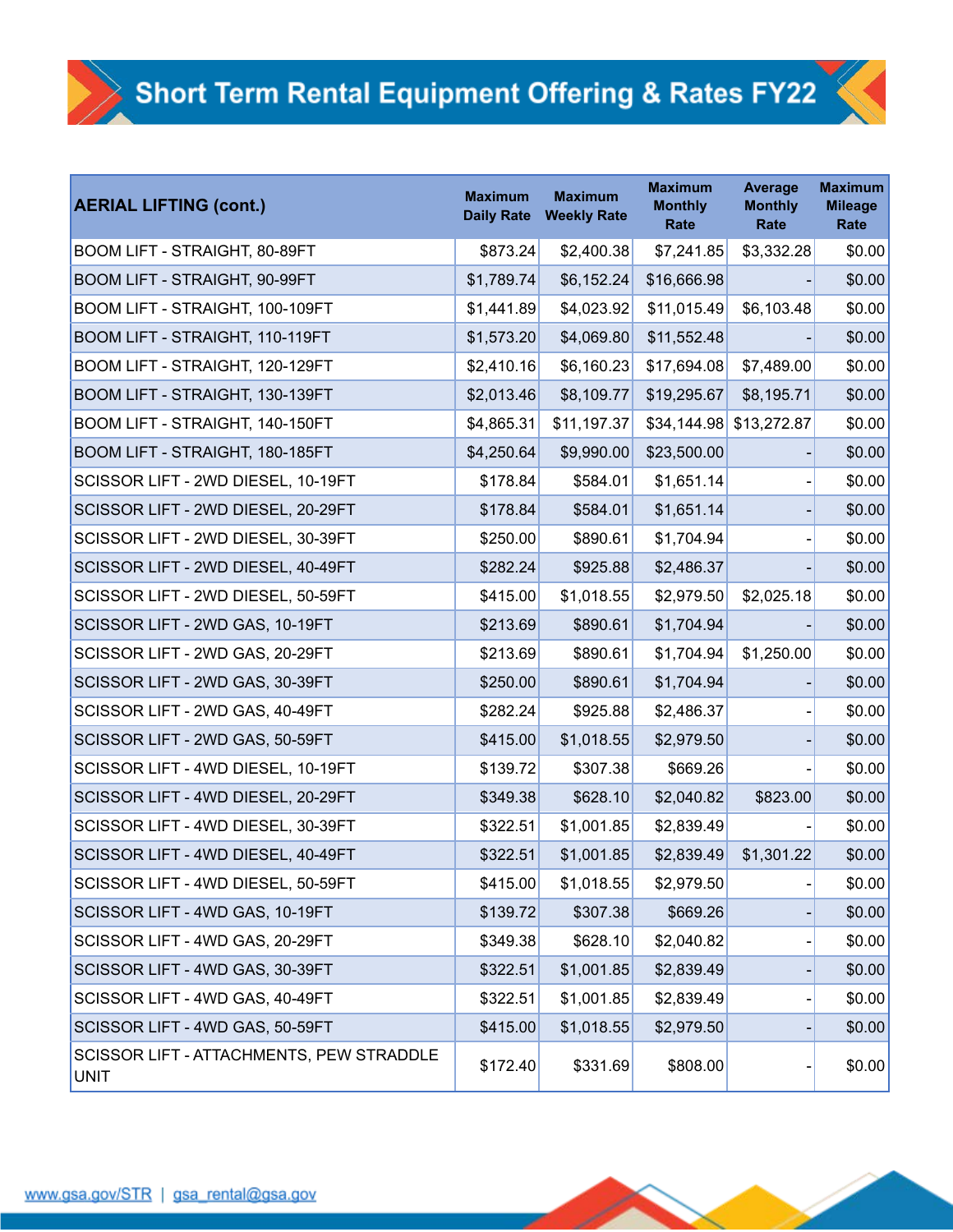| <b>AERIAL LIFTING (cont.)</b>             | <b>Maximum</b><br><b>Daily Rate</b> | <b>Maximum</b><br><b>Weekly Rate</b> | <b>Maximum</b><br><b>Monthly</b><br>Rate | Average<br><b>Monthly</b><br>Rate | <b>Maximum</b><br><b>Mileage</b><br>Rate |
|-------------------------------------------|-------------------------------------|--------------------------------------|------------------------------------------|-----------------------------------|------------------------------------------|
| SCISSOR LIFT - ELECTRIC, 10-19FT          | \$139.72                            | \$312.69                             | \$1,090.42                               | \$384.00                          | \$0.00                                   |
| SCISSOR LIFT - ELECTRIC, 20-29FT          | \$203.21                            | \$446.32                             | \$1,493.20                               | \$483.46                          | \$0.00                                   |
| SCISSOR LIFT - ELECTRIC, 30-39FT          | \$261.54                            | \$667.85                             | \$2,011.85                               | \$827.66                          | \$0.00                                   |
| SCISSOR LIFT - ELECTRIC, 40-49FT          | \$244.50                            | \$925.88                             | \$2,486.37                               | \$1,335.00                        | \$0.00                                   |
| SCISSOR LIFT - ELECTRIC, UP TO 10FT       | \$139.72                            | \$312.69                             | \$1,090.42                               |                                   | \$0.00                                   |
| SCISSOR LIFT - PUSHAROUND, 10-19FT        | \$110.38                            | \$525.05                             | \$2,135.48                               |                                   | \$0.00                                   |
| SCISSOR LIFT - PUSHAROUND, 20-29FT        | \$417.55                            | \$978.79                             | \$1,633.90                               |                                   | \$0.00                                   |
| SCISSOR LIFT - PUSHAROUND, 30-39FT        | \$215.66                            | \$507.18                             | \$1,487.68                               |                                   | \$0.00                                   |
| SCISSOR LIFT - PUSHAROUND, UP TO 10FT     | \$137.66                            | \$312.69                             | \$1,090.42                               |                                   | \$0.00                                   |
| VERTICAL MAST LIFT, ELECTRIC - UP TO 12FT | \$178.95                            | \$370.35                             | \$785.22                                 |                                   | \$0.00                                   |
| VERTICAL MAST LIFT, ELECTRIC - UP TO 15FT | \$139.62                            | \$503.30                             | \$846.95                                 |                                   | \$0.00                                   |
| VERTICAL MAST LIFT, ELECTRIC - UP TO 20FT | \$107.58                            | \$373.07                             | \$1,034.55                               |                                   | \$0.00                                   |

| <b>AIR COMPRESSORS</b>                                   | <b>Maximum</b><br><b>Daily Rate</b> | <b>Maximum</b><br><b>Weekly Rate</b> | <b>Maximum</b><br><b>Monthly</b><br>Rate | <b>Average</b><br><b>Monthly</b><br>Rate | <b>Maximum</b><br><b>Mileage</b><br>Rate |
|----------------------------------------------------------|-------------------------------------|--------------------------------------|------------------------------------------|------------------------------------------|------------------------------------------|
| AIR COMPRESSOR ACCESSORIES, AIR HOSE                     | \$93.74                             | \$197.38                             | \$602.11                                 |                                          | \$0.00                                   |
| AIR COMPRESSOR ACCESSORIES, CHIPPING<br><b>HAMMER</b>    | \$39.00                             | \$104.78                             | \$16,004.49                              |                                          | \$0.00                                   |
| AIR COMPRESSOR ACCESSORIES, PAVEMENT<br>BREAKER - 30 LBS | \$51.78                             | \$124.81                             | \$408.99                                 |                                          | \$0.00                                   |
| PORTABLE - DIESEL, BELOW 50 CFM (Please<br>Specify)      | \$106.19                            | \$325.54                             | \$838.31                                 |                                          | \$0.00                                   |
| PORTABLE - DIESEL, UP TO 150 CFM (Please<br>Specify)     | \$142.51                            | \$515.55                             | \$1,358.07                               |                                          | \$0.00                                   |
| PORTABLE - ELECTRIC, BELOW 50 CFM (Please<br>Specify)    | \$48.00                             | \$144.00                             | \$419.34                                 |                                          | \$0.00                                   |
| PORTABLE - ELECTRIC, UP TP 95 CFM (Please<br>Specify)    | \$106.19                            | \$345.93                             | \$1,062.14                               |                                          | \$0.00                                   |
| PORTABLE - GAS, BELOW 50 CFM (Please Specify)            | \$63.00                             | \$216.00                             | \$456.88                                 |                                          | \$0.00                                   |
| PORTABLE - GAS, UP TP 95 CFM (Please Specify)            | \$72.11                             | \$274.04                             | \$748.32                                 |                                          | \$0.00                                   |
| SCREW/ROTARY, BELOW 500 CFM (Please Specify)             | \$915.73                            | \$2,605.35                           | \$7,946.72                               |                                          | \$0.00                                   |
| SCREW/ROTARY, UP TO 1500 CFM (Please Specify)            | \$915.73                            | \$2,605.35                           | \$7,946.72                               |                                          | \$0.00                                   |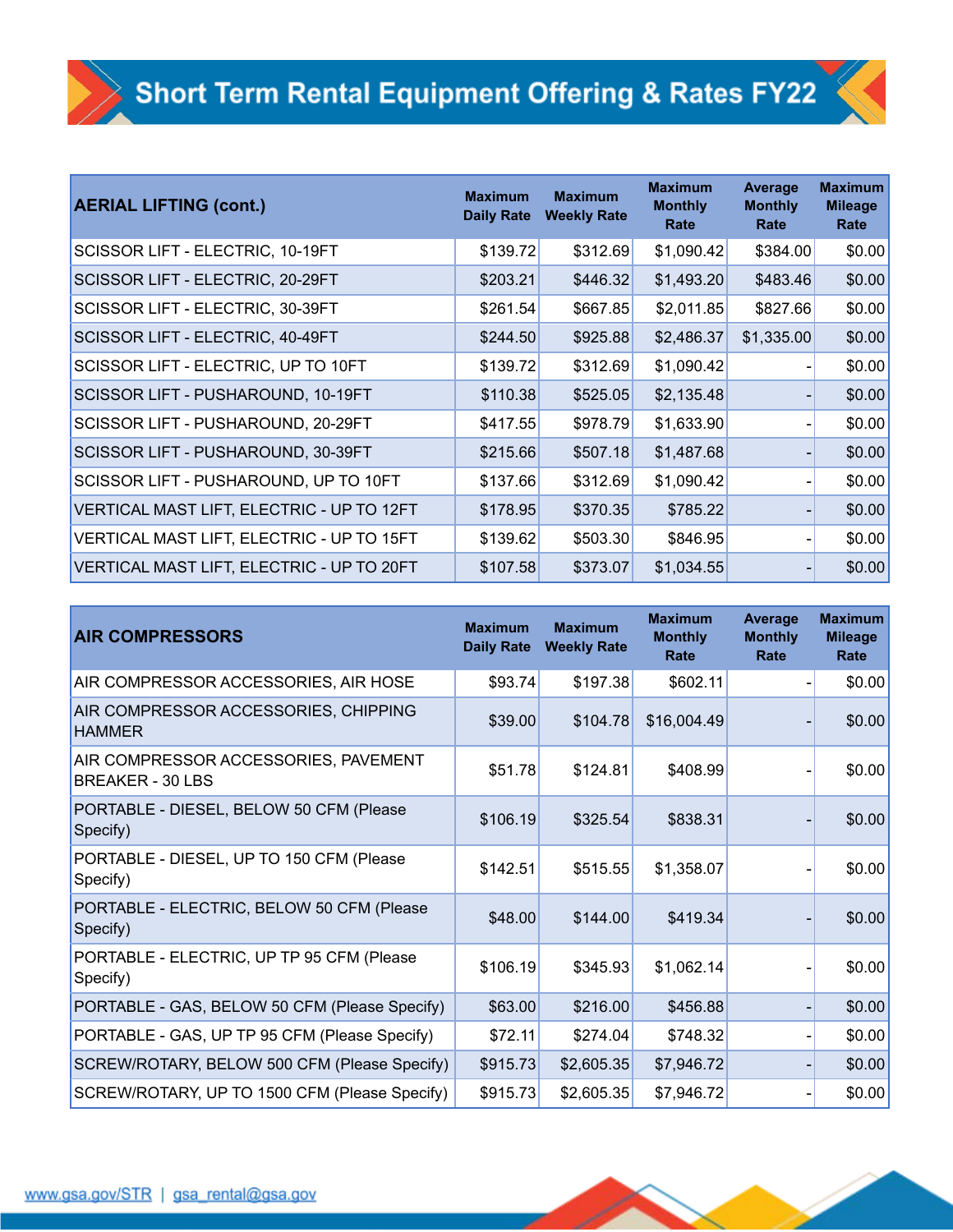| <b>AIR COMPRESSORS (cont.)</b>                        | <b>Maximum</b><br><b>Daily Rate</b> | <b>Maximum</b><br><b>Weekly Rate</b> | <b>Maximum</b><br><b>Monthly</b><br>Rate | Average<br><b>Monthly</b><br>Rate | <b>Maximum</b><br><b>Mileage</b><br>Rate |
|-------------------------------------------------------|-------------------------------------|--------------------------------------|------------------------------------------|-----------------------------------|------------------------------------------|
| TOWABLE - DIESEL, BELOW 400 CFM (Please<br>Specify)   | \$380.50                            | \$1,107.59                           | \$3,788.52                               | \$1,100.00                        | \$0.00                                   |
| TOWABLE - DIESEL, UP TO 1800 CFM (Please<br>Specify)  | \$1,862.18                          | \$4,334.59                           | \$13,223.05                              | \$600.00                          | \$0.00                                   |
| TOWABLE - ELECTRIC, BELOW 240 CFM (Please<br>Specify) | \$380.50                            | \$1,107.59                           | \$3,344.77                               |                                   | \$0.00                                   |
| TOWABLE - ELECTRIC, UP TO 675 CFM (Please<br>Specify) | \$447.44                            | \$1,342.31                           | \$4,026.92                               |                                   | \$0.00                                   |
| TOWABLE - GAS, BELOW 125 CFM (Please Specify)         | \$198.96                            | \$595.97                             | \$1,789.74                               |                                   | \$0.00                                   |
| TOWABLE - GAS, UP TO 900 CFM (Please Specify)         | \$880.81                            | \$2,181.25                           | \$6,689.53                               |                                   | \$0.00                                   |

| <b>COMPACTION</b>                                                | <b>Maximum</b><br><b>Daily Rate</b> | <b>Maximum</b><br><b>Weekly Rate</b> | <b>Maximum</b><br><b>Monthly</b><br>Rate | Average<br><b>Monthly</b><br>Rate | <b>Maximum</b><br><b>Mileage</b><br>Rate |
|------------------------------------------------------------------|-------------------------------------|--------------------------------------|------------------------------------------|-----------------------------------|------------------------------------------|
| DOUBLE DRUM ROLLER, UP TO 35 INCH DRUM<br><b>WIDTH</b>           | \$422.68                            | \$1,267.12                           | \$3,803.20                               |                                   | \$0.00                                   |
| DOUBLE DRUM ROLLER, 36-50 INCH DRUM<br><b>WIDTH</b>              | \$278.59                            | \$1,146.33                           | \$3,496.78                               | \$1,250.00                        | \$0.00                                   |
| DOUBLE DRUM ROLLER, 51-60 INCH DRUM<br><b>WIDTH</b>              | \$423.84                            | \$1,719.77                           | \$5,019.96                               |                                   | \$0.00                                   |
| DOUBLE DRUM ROLLER, 61-70 INCH DRUM<br><b>WIDTH</b>              | \$653.00                            | \$2,029.00                           | \$5,530.70                               |                                   | \$0.00                                   |
| DOUBLE DRUM ROLLER, 71-80 INCH DRUM<br><b>WIDTH</b>              | \$752.00                            | \$2,177.00                           | \$4,386.36                               |                                   | \$0.00                                   |
| DOUBLE DRUM ROLLER, 81 INCH & UP DRUM<br><b>WIDTH</b>            | \$752.00                            | \$2,177.00                           | \$4,386.36                               |                                   | \$0.00                                   |
| DOUBLE DRUM ROLLER, SOIL COMPACTOR                               | \$6,543.75                          | \$6,543.75                           | \$19,575.31                              |                                   | \$0.00                                   |
| DOUBLE DRUM ROLLER, WALK BEHIND DOUBLE<br><b>DRUM ROLLER</b>     | \$283.18                            | \$723.06                             | \$1,832.53                               |                                   | \$0.00                                   |
| PLATE COMPACTOR, UP TO 2500 LBS                                  | \$235.00                            | \$798.00                             | \$1,667.00                               |                                   | \$0.00                                   |
| PLATE COMPACTOR, 2500 LBS & UP                                   | \$215.16                            | \$579.82                             | \$1,606.77                               | \$978.00                          | \$0.00                                   |
| RAMMER, UP TO 2500 LBS                                           | \$120.61                            | \$534.50                             | \$1,627.69                               |                                   | \$0.00                                   |
| <b>RAMMER, 2500 LBS &amp; UP</b>                                 | \$96.40                             | \$366.96                             | \$1,252.50                               | \$525.45                          | \$0.00                                   |
| SINGLE DRUM ROLLER- PAD FOOT, UP TO 35<br><b>INCH DRUM WIDTH</b> | \$501.46                            | \$1,414.26                           | \$3,803.20                               |                                   | \$0.00                                   |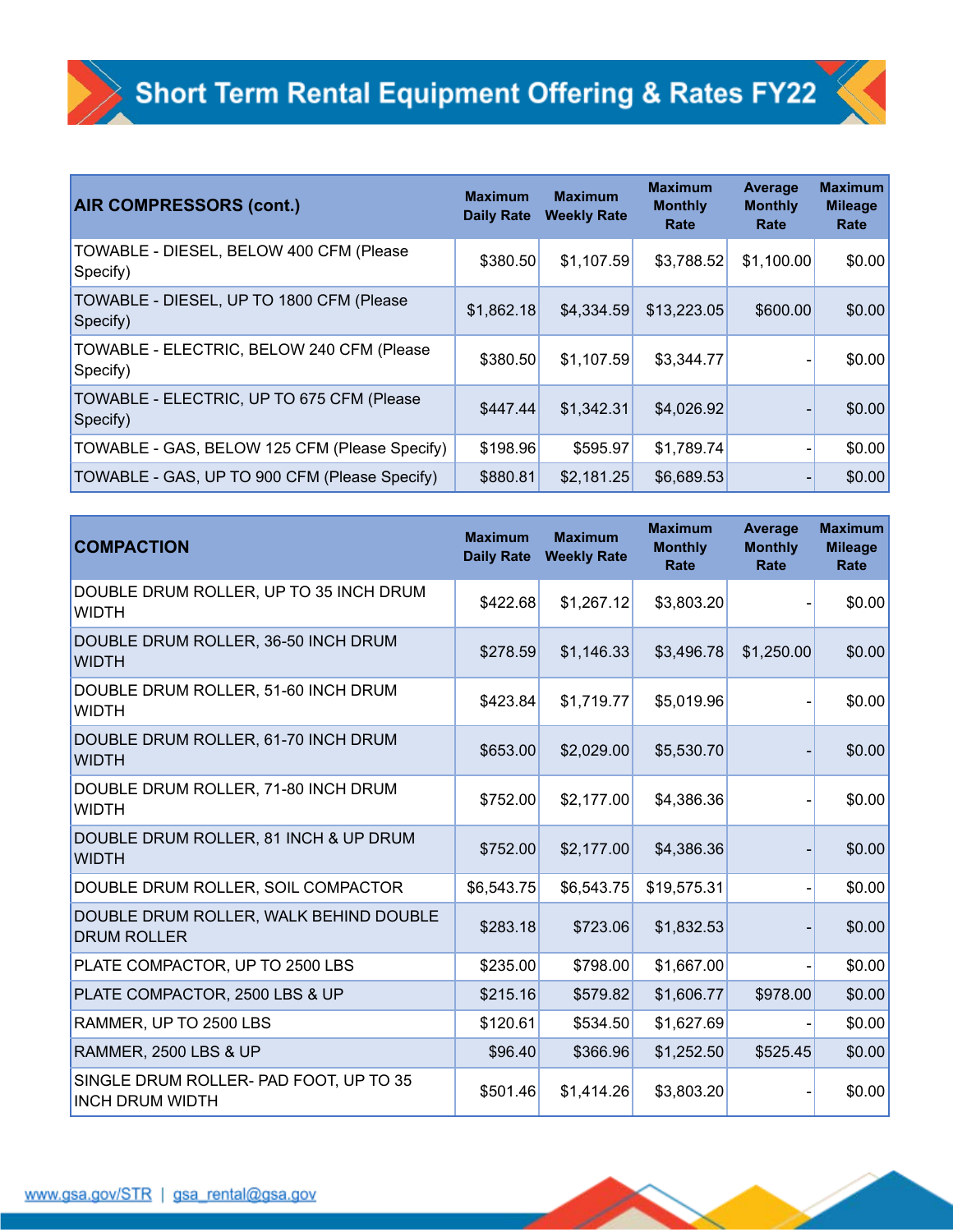| <b>COMPACTION (cont.)</b>                                       | <b>Maximum</b><br><b>Daily Rate</b> | <b>Maximum</b><br><b>Weekly Rate</b> | <b>Maximum</b><br><b>Monthly</b><br><b>Rate</b> | <b>Average</b><br><b>Monthly</b><br><b>Rate</b><br>Oct-Dec '21 | <b>Maximum</b><br><b>Mileage</b><br>Rate |
|-----------------------------------------------------------------|-------------------------------------|--------------------------------------|-------------------------------------------------|----------------------------------------------------------------|------------------------------------------|
| SINGLE DRUM ROLLER- PAD FOOT, 36-50 INCH<br><b>DRUM WIDTH</b>   | \$300.28                            | \$884.51                             | \$2,685.69                                      |                                                                | \$0.00                                   |
| SINGLE DRUM ROLLER- PAD FOOT, 51-60 INCH<br><b>DRUM WIDTH</b>   | \$403.00                            | \$1,695.75                           | \$6,207.30                                      |                                                                | \$0.00                                   |
| SINGLE DRUM ROLLER- PAD FOOT, 61-70 INCH<br><b>DRUM WIDTH</b>   | \$433.89                            | \$1,695.75                           | \$6,207.30                                      |                                                                | \$0.00                                   |
| SINGLE DRUM ROLLER- PAD FOOT, 71-80 INCH<br><b>DRUM WIDTH</b>   | \$875.75                            | \$2,718.62                           | \$8,292.95                                      |                                                                | \$0.00                                   |
| SINGLE DRUM ROLLER- PAD FOOT, 81 INCH & UP<br><b>DRUM WIDTH</b> | \$875.75                            | \$2,718.62                           | \$8,292.95                                      |                                                                | \$0.00                                   |
| SINGLE DRUM ROLLER- PAD FOOT, WALK BEHIND                       | \$501.46                            | \$1,414.26                           | \$3,565.75                                      |                                                                | \$0.00                                   |
| SINGLE DRUM ROLLER-SMOOTH, UP TO 35 INCH<br><b>DRUM WIDTH</b>   | \$283.18                            | \$723.06                             | \$1,851.95                                      |                                                                | \$0.00                                   |
| SINGLE DRUM ROLLER- SMOOTH, 36-50 INCH<br><b>DRUM WIDTH</b>     | \$310.05                            | \$950.29                             | \$2,705.70                                      |                                                                | \$0.00                                   |
| SINGLE DRUM ROLLER- SMOOTH, 51-60 INCH<br><b>DRUM WIDTH</b>     | \$397.97                            | \$1,356.60                           | \$4,483.05                                      | \$2,447.50                                                     | \$0.00                                   |
| SINGLE DRUM ROLLER- SMOOTH, 61-70 INCH<br><b>DRUM WIDTH</b>     | \$527.68                            | \$1,788.00                           | \$4,490.64                                      | \$3,570.00                                                     | \$0.00                                   |
| SINGLE DRUM ROLLER- SMOOTH, 71-80 INCH<br><b>DRUM WIDTH</b>     | \$875.75                            | \$2,718.62                           | \$8,292.95                                      |                                                                | \$0.00                                   |
| SINGLE DRUM ROLLER- SMOOTH, 81 INCH & UP<br><b>DRUM WIDTH</b>   | \$579.00                            | \$1,649.37                           | \$4,386.36                                      | \$3,827.80                                                     | \$0.00                                   |
| TRENCH ROLLER, TRENCH ROLLER                                    | \$501.46                            | \$1,414.26                           | \$3,565.75                                      |                                                                | \$0.00                                   |

| <b>EARTH MOVING</b>                                            | <b>Maximum</b><br><b>Daily Rate</b> | <b>Maximum</b><br><b>Weekly Rate</b> | <b>Maximum</b><br><b>Monthly</b><br>Rate | Average<br><b>Monthly</b><br>Rate | <b>Maximum</b><br><b>Mileage</b><br>Rate |
|----------------------------------------------------------------|-------------------------------------|--------------------------------------|------------------------------------------|-----------------------------------|------------------------------------------|
| BACKHOE, BACKHOE 2WD                                           | \$297.40                            | \$895.36                             | \$2,751.90                               |                                   | \$0.00                                   |
| <b>BACKHOE, BACKHOE 4WD</b>                                    | \$865.38                            | \$2,344.36                           | \$6,371.85                               | \$2,416.33                        | \$0.00                                   |
| <b>BACKHOE ACCESSORIES, BREAKER</b>                            | \$370.34                            | \$1,351.85                           | \$3,414.71                               | \$1,812.50                        | \$0.00                                   |
| BACKHOE ACCESSORIES, BUCKET FORK - UP TO<br>72 IN.             | \$48.00                             | \$135.00                             | \$373.13                                 | \$479.00                          | \$0.00                                   |
| <b>BACKHOE ACCESSORIES, COMPACTION WHEEL -</b><br>UP TO 24 IN. | \$180.33                            | \$541.00                             | \$1,803.35                               | \$1,625.00                        | \$0.00                                   |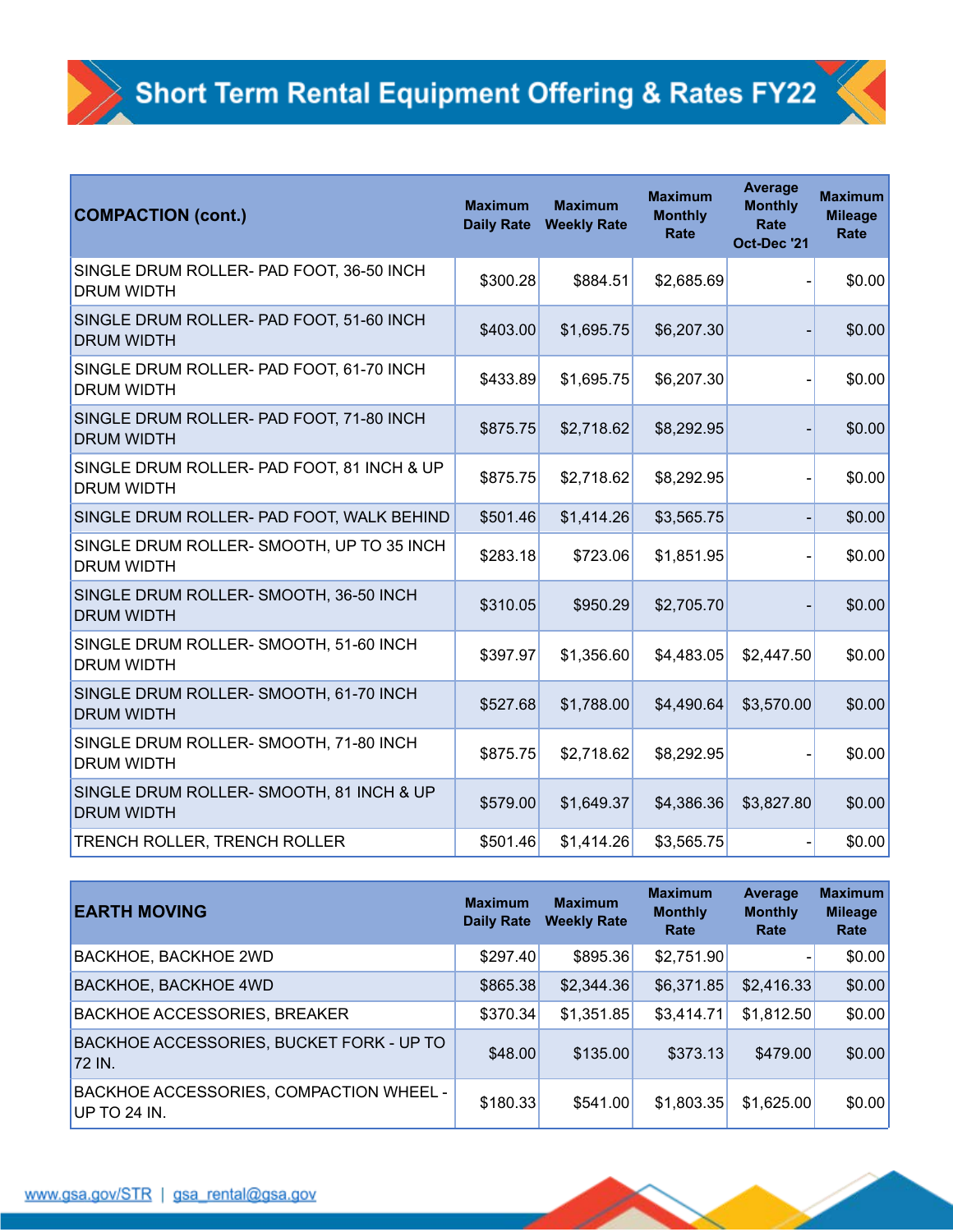| <b>EARTH MOVING (cont.)</b>                                    | <b>Maximum</b><br><b>Daily Rate</b> | <b>Maximum</b><br><b>Weekly Rate</b> | <b>Maximum</b><br><b>Monthly</b><br>Rate | <b>Average</b><br><b>Monthly</b><br>Rate | <b>Maximum</b><br><b>Mileage</b><br>Rate |
|----------------------------------------------------------------|-------------------------------------|--------------------------------------|------------------------------------------|------------------------------------------|------------------------------------------|
| BACKHOE ACCESSORIES, ASPHALT CUTTING<br><b>WHEEL</b>           | \$247.30                            | \$690.21                             | \$1,943.50                               |                                          | \$0.00                                   |
| BACKHOE ACCESSORIES, BUCKET 1YD - SIDE<br><b>DUMP</b>          | \$119.00                            | \$338.00                             | \$723.00                                 |                                          | \$0.00                                   |
| BACKHOE ACCESSORIES, PLOW BLADE                                | \$90.46                             | \$280.14                             | \$593.31                                 |                                          | \$0.00                                   |
| <b>BACKHOE ACCESSORIES, SHEAR</b>                              | \$470.00                            | \$1,346.00                           | \$3,188.00                               |                                          | \$0.00                                   |
| BACKHOE ACCESSORIES, VIBRATORY PLATE<br><b>COMPACTOR</b>       | \$291.50                            | \$899.41                             | \$2,163.28                               |                                          | \$0.00                                   |
| DOZER, LGP - UP TO 70 HP                                       | \$570.05                            | \$1,609.56                           | \$4,246.08                               |                                          | \$0.00                                   |
| DOZER, LGP - 70-79 HP                                          | \$570.05                            | \$1,609.56                           | \$4,246.08                               |                                          | \$0.00                                   |
| DOZER, LGP - 80-89 HP                                          | \$750.29                            | \$2,066.45                           | \$5,619.52                               |                                          | \$0.00                                   |
| DOZER, LGP - 90-99 HP                                          | \$750.29                            | \$2,066.45                           | \$5,619.52                               | \$4,115.00                               | \$0.00                                   |
| DOZER, LGP - 100-149 HP                                        | \$1,035.00                          | \$2,520.00                           | \$7,206.67                               | \$4,447.35                               | \$0.00                                   |
| DOZER, LGP - 150-200 HP                                        | \$1,346.00                          | \$3,606.71                           | \$10,459.47                              | \$12,076.00                              | \$0.00                                   |
| DOZER, STANDARD - UP TO 70 HP                                  | \$525.34                            | \$1,351.07                           | \$4,093.37                               |                                          | \$0.00                                   |
| DOZER, STANDARD - 70-79 HP                                     | \$570.05                            | \$1,609.56                           | \$4,246.08                               |                                          | \$0.00                                   |
| DOZER, STANDARD - 80-89 HP                                     | \$641.31                            | \$1,732.51                           | \$5,470.70                               |                                          | \$0.00                                   |
| DOZER, STANDARD - 90-99 HP                                     | \$750.29                            | \$2,066.45                           | \$5,619.52                               |                                          | \$0.00                                   |
| DOZER, STANDARD -100-149 HP                                    | \$986.00                            | \$2,861.45                           | \$8,633.67                               | \$4,960.96                               | \$0.00                                   |
| DOZER, STANDARD - 150-200 HP                                   | \$3,933.00                          | \$4,069.80                           |                                          | \$9,793.74 \$14,765.00                   | \$0.00                                   |
| DOZER, STANDARD - 201-300 HP                                   | \$5,316.01                          | \$11,163.64                          |                                          | $$23,443.64$ $$15,400.00$                | \$0.00                                   |
| EXCAVATOR ACCESSORIES, BUCKET                                  | \$115.37                            | \$358.82                             | \$1,094.55                               | \$101.00                                 | \$0.00                                   |
| EXCAVATOR ACCESSORIES, CLEAN OUT BUCKET                        | \$84.35                             | \$223.84                             | \$755.51                                 |                                          | \$0.00                                   |
| EXCAVATOR ACCESSORIES, COMPACTION<br><b>WHEEL</b>              | \$894.87                            | \$1,677.88                           | \$4,474.36                               | \$1,107.00                               | \$0.00                                   |
| EXCAVATOR ACCESSORIES, HYDRAULIC<br>BREAKER UP TO 2000 LB      | \$2,583.76                          | \$5,167.52                           | \$12,919.71                              |                                          | \$0.00                                   |
| EXCAVATOR ACCESSORIES, HYDRAULIC<br>BREAKER 2001-4000 LB       | \$2,583.76                          | \$5,167.52                           | \$12,919.71                              |                                          | \$0.00                                   |
| EXCAVATOR ACCESSORIES, HYDRAULIC<br><b>BREAKER 4001-6000LB</b> | \$2,583.76                          | \$5,167.52                           | \$12,919.71                              | \$4,087.00                               | \$0.00                                   |
| EXCAVATOR ACCESSORIES, HYDRAULIC<br><b>BREAKER 6001-8000LB</b> | \$2,583.76                          | \$5,167.52                           |                                          | $$15,149.26$ $$26,000.00$                | \$0.00                                   |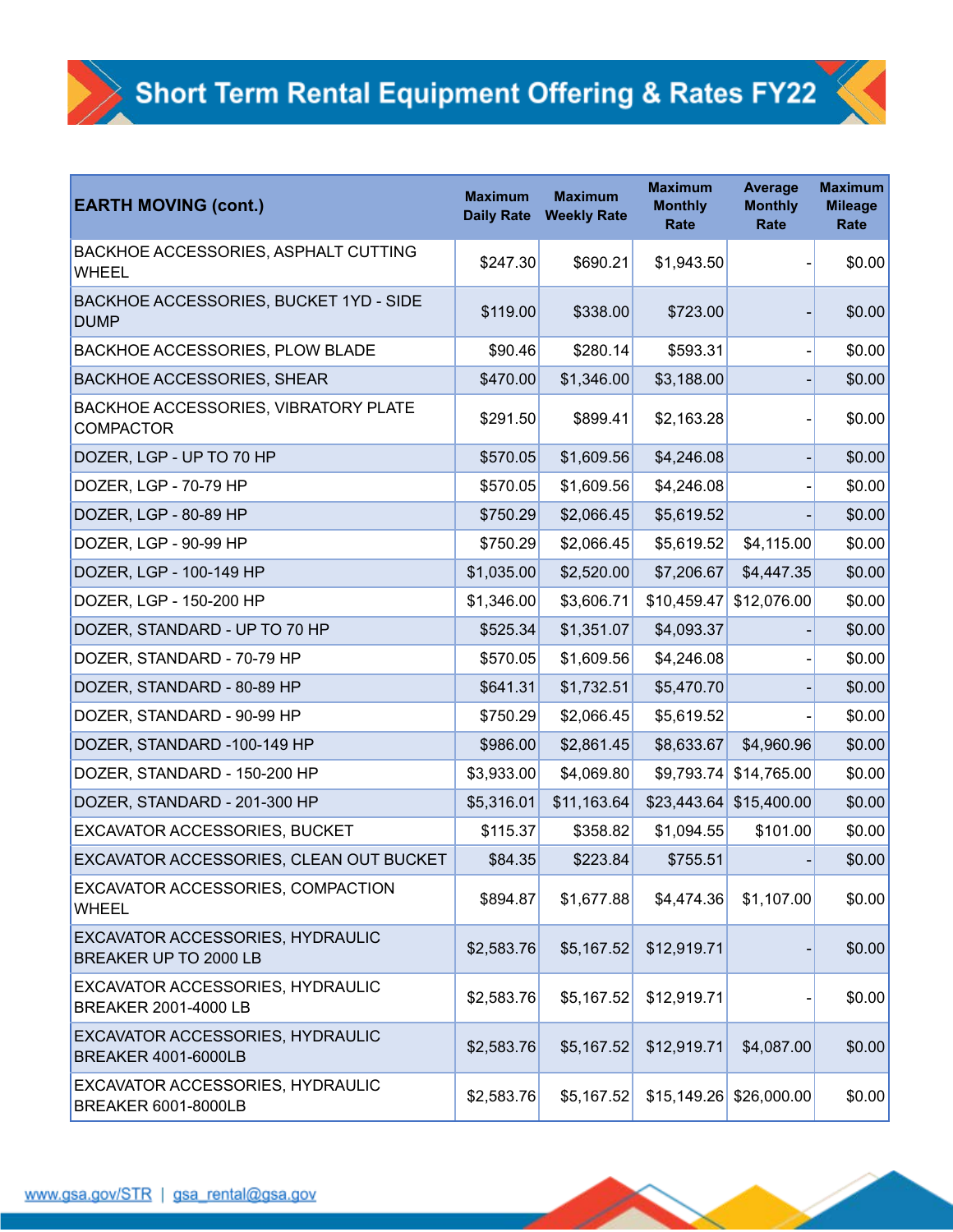| <b>EARTH MOVING (cont.)</b>                                      | <b>Maximum</b><br><b>Daily Rate</b> | <b>Maximum</b><br><b>Weekly Rate</b> | <b>Maximum</b><br><b>Monthly</b><br><b>Rate</b> | <b>Average</b><br><b>Monthly</b><br>Rate | <b>Maximum</b><br><b>Mileage</b><br>Rate |
|------------------------------------------------------------------|-------------------------------------|--------------------------------------|-------------------------------------------------|------------------------------------------|------------------------------------------|
| <b>GRADER, UP TO 10FT BLADE</b>                                  | \$919.71                            | \$2,662.95                           | \$7,718.36                                      |                                          | \$0.00                                   |
| GRADER, 11-12FT BLADE                                            | \$2,561.75                          | \$6,320.03                           | \$17,785.57                                     | \$9,125.00                               | \$0.00                                   |
| GRADER, 13-14FT BLADE                                            | \$2,796.47                          | \$6,655.61                           | \$20,022.75                                     | \$14,525.00                              | \$0.00                                   |
| LANDSCAPER, LANDSCAPER                                           | \$330.37                            | \$1,004.56                           | \$2,447.89                                      | \$2,395.07                               | \$0.00                                   |
| MINI EXCAVATOR, Up to 4000 LBS                                   | \$238.60                            | \$793.60                             | \$2,533.95                                      | \$1,139.00                               | \$0.00                                   |
| MINI EXCAVATOR, 4001 - 6000 LBS                                  | \$276.16                            | \$767.28                             | \$6,552.15                                      | \$1,887.55                               | \$0.00                                   |
| MINI EXCAVATOR, 6001 - 8000 LBS                                  | \$385.43                            | \$1,210.09                           | \$2,882.25                                      | \$1,575.00                               | \$0.00                                   |
| MINI EXCAVATOR, 8001 - 10000 LBS                                 | \$378.64                            | \$1,244.28                           | \$3,586.44                                      | \$1,914.83                               | \$0.00                                   |
| MINI EXCAVATOR, 10001 LBS & Up                                   | \$544.62                            | \$1,753.75                           | \$4,564.47                                      | \$2,025.25                               | \$0.00                                   |
| REGULAR EXCAVATOR, 25000-35000 LBS                               | \$696.11                            | \$2,189.74                           | \$5,763.22                                      | \$3,883.56                               | \$0.00                                   |
| REGULAR EXCAVATOR, 35001 - 45000 LBS                             | \$842.74                            | \$2,522.85                           | \$6,547.02                                      | \$5,751.48                               | \$0.00                                   |
| REGULAR EXCAVATOR, 45001 - 55000 LBS                             | \$1,036.34                          | \$3,424.22                           | \$8,621.78                                      | \$8,462.50                               | \$0.00                                   |
| REGULAR EXCAVATOR, 55001 - 65000 LBS                             | \$1,501.85                          | \$4,261.90                           | \$10,927.07                                     | \$12,759.50                              | \$0.00                                   |
| REGULAR EXCAVATOR, 65001 - 75000 LBS                             | \$1,556.07                          | \$4,996.72                           | \$12,356.35                                     | \$16,351.60                              | \$0.00                                   |
| REGULAR EXCAVATOR, 75001 - 100000 LBS                            | \$1,452.33                          | \$4,653.80                           | \$11,736.62                                     | \$12,120.50                              | \$0.00                                   |
| REGULAR EXCAVATOR, 100000-180000 LBS                             | \$7,916.16                          | \$16,623.94                          | \$34,910.27                                     | \$27,604.67                              | \$0.00                                   |
| REGULAR EXCAVATOR, LONG REACH (50-60FT<br>DIG DEPTH)             | \$1,376.55                          | \$4,273.29                           | \$11,965.00                                     | \$9,635.25                               | \$0.00                                   |
| SKID STEER ACCESSORIES, ASPHALT FLOAT                            | \$247.30                            | \$690.21                             | \$1,943.50                                      |                                          | \$0.00                                   |
| SKID STEER ACCESSORIES, AUGER - UP TO 36<br>IN. - PLEASE SPECIFY | \$132.78                            | \$470.36                             | \$1,370.74                                      | \$381.00                                 | \$0.00                                   |
| SKID STEER ACCESSORIES, BREAKER - UP TO<br>1250 LBS              | \$259.58                            | \$737.99                             | \$2,014.62                                      |                                          | \$0.00                                   |
| SKID STEER ACCESSORIES, BRUSH MOWER                              | \$418.86                            | \$1,693.03                           | \$4,225.79                                      | \$1,075.82                               | \$0.00                                   |
| <b>SKID STEER ACCESSORIES, BUCKET</b>                            | \$100.88                            | \$324.77                             | \$1,061.45                                      | \$28.38                                  | \$0.00                                   |
| SKID STEER ACCESSORIES, CARPET POLE                              | \$24.00                             | \$77.00                              | \$220.00                                        |                                          | \$0.00                                   |
| SKID STEER ACCESSORIES, COMPACTOR                                | \$202.55                            | \$628.79                             | \$1,278.70                                      |                                          | \$0.00                                   |
| SKID STEER ACCESSORIES, FLAIL MOWER                              | \$285.00                            | \$810.00                             | \$1,913.00                                      |                                          | \$0.00                                   |
| SKID STEER ACCESSORIES, FORK                                     | \$62.24                             | \$276.07                             | \$753.84                                        | \$207.00                                 | \$0.00                                   |
| SKID STEER ACCESSORIES, GANNON SCRAPER                           | \$47.51                             | \$162.79                             | \$372.44                                        | \$100.00                                 | \$0.00                                   |
| SKID STEER ACCESSORIES, GRADER<br>ATTACHMENT                     | \$72.65                             | \$192.80                             | \$558.66                                        | \$100.00                                 | \$0.00                                   |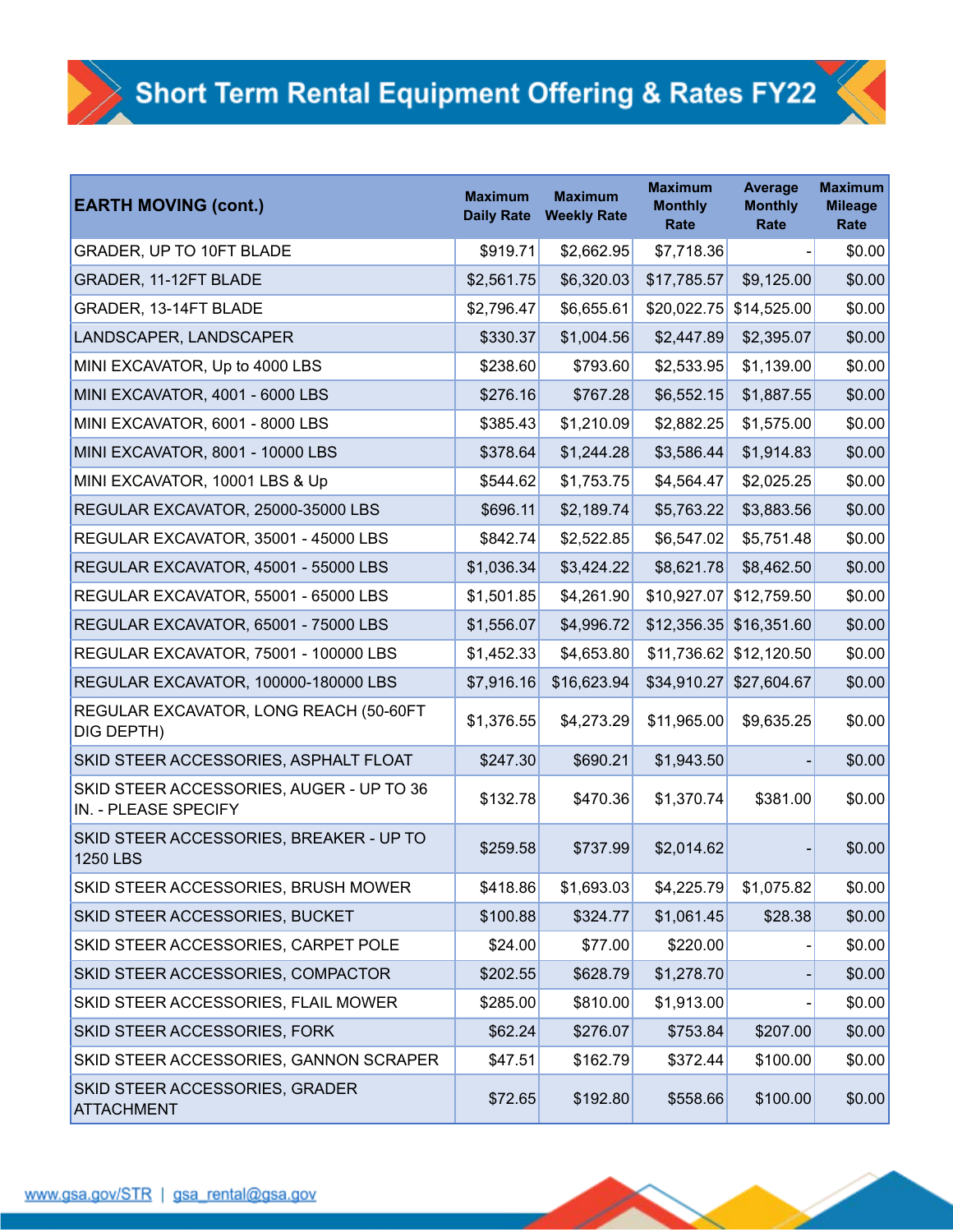| <b>EARTH MOVING (cont.)</b>                                                | <b>Maximum</b><br><b>Daily Rate</b> | <b>Maximum</b><br><b>Weekly Rate</b> | <b>Maximum</b><br><b>Monthly</b><br><b>Rate</b> | <b>Average</b><br><b>Monthly</b><br>Rate | <b>Maximum</b><br><b>Mileage</b><br>Rate |
|----------------------------------------------------------------------------|-------------------------------------|--------------------------------------|-------------------------------------------------|------------------------------------------|------------------------------------------|
| SKID STEER ACCESSORIES, GRAPPLE                                            | \$774.80                            | \$1,999.63                           | \$5,074.12                                      | \$394.50                                 | \$0.00                                   |
| SKID STEER ACCESSORIES, LASER LEVEL                                        | \$72.11                             | \$284.89                             | \$875.92                                        |                                          | \$0.00                                   |
| SKID STEER ACCESSORIES, MULCHER                                            | \$1,062.66                          | \$3,187.98                           | \$7,970.41                                      | \$2,290.00                               | \$0.00                                   |
| SKID STEER ACCESSORIES, PLANER - UP TO 24<br>IN. - PLEASE SPECIFY          | \$428.00                            | \$1,634.03                           | \$4,144.40                                      |                                          | \$0.00                                   |
| SKID STEER ACCESSORIES, RAKE                                               | \$167.79                            | \$640.32                             | \$1,677.88                                      |                                          | \$0.00                                   |
| SKID STEER ACCESSORIES, ROCK HOUND RAKE                                    | \$207.21                            | \$615.22                             | \$1,526.60                                      |                                          | \$0.00                                   |
| SKID STEER ACCESSORIES, ROOT RAKE WITH<br><b>CLAMP</b>                     | \$98.00                             | \$266.00                             | \$1,028.74                                      |                                          | \$0.00                                   |
| SKID STEER ACCESSORIES, SILTFENCE<br><b>INSTALLER</b>                      | \$76.00                             | \$216.00                             | \$612.00                                        |                                          | \$0.00                                   |
| SKID STEER ACCESSORIES, SKID STEER 4 IN 1<br><b>BUCKET</b>                 | \$88.49                             | \$263.18                             | \$566.93                                        |                                          | \$0.00                                   |
| SKID STEER ACCESSORIES, SKID STEER 84 INCH<br><b>ANGLE BLADE</b>           | \$128.36                            | \$514.37                             | \$1,158.02                                      |                                          | \$0.00                                   |
| SKID STEER ACCESSORIES, SKID STEER<br><b>BACKHOE ATTACHMENT</b>            | \$145.23                            | \$525.14                             | \$1,531.63                                      |                                          | \$0.00                                   |
| SKID STEER ACCESSORIES, SKID STEER<br><b>BUCKET</b>                        | \$106.19                            | \$341.87                             | \$1,117.31                                      |                                          | \$0.00                                   |
| SKID STEER ACCESSORIES, SKID STEER PICKUP<br><b>BROOM WITH DUMP BUCKET</b> | \$180.92                            | \$586.73                             | \$1,544.02                                      |                                          | \$0.00                                   |
| SKID STEER ACCESSORIES, SKID STEER SNOW<br><b>BUCKET</b>                   | \$167.79                            | \$335.58                             | \$671.15                                        |                                          | \$0.00                                   |
| SKID STEER ACCESSORIES, SKID STEER SNOW<br><b>PLOW ATTACHMENT</b>          | \$129.13                            | \$387.99                             | \$1,183.53                                      | \$357.45                                 | \$0.00                                   |
| SKID STEER ACCESSORIES, SKID STEER/MINI<br><b>EXCAVATOR BREAKER</b>        | \$259.58                            | \$815.15                             | \$2,074.76                                      |                                          | \$0.00                                   |
| SKID STEER ACCESSORIES, SNOW BLOWER                                        | \$211.63                            | \$599.61                             | \$1,544.02                                      |                                          | \$0.00                                   |
| SKID STEER ACCESSORIES, SOIL CONDITIONER                                   | \$180.92                            | \$586.73                             | \$1,489.75                                      |                                          | \$0.00                                   |
| SKID STEER ACCESSORIES, SPREADER                                           | \$76.00                             | \$216.00                             | \$612.00                                        |                                          | \$0.00                                   |
| SKID STEER ACCESSORIES, STUMP GRINDER                                      | \$370.34                            | \$1,224.69                           | \$3,457.01                                      |                                          | \$0.00                                   |
| SKID STEER ACCESSORIES, SWEEPER                                            | \$180.92                            | \$586.73                             | \$1,489.75                                      | \$524.00                                 | \$0.00                                   |
| SKID STEER ACCESSORIES, TILE SCRAPER                                       | \$76.00                             | \$216.00                             | \$408.00                                        |                                          | \$0.00                                   |
| SKID STEER ACCESSORIES, TREE BOOM                                          | \$84.56                             | \$261.82                             | \$533.14                                        |                                          | \$0.00                                   |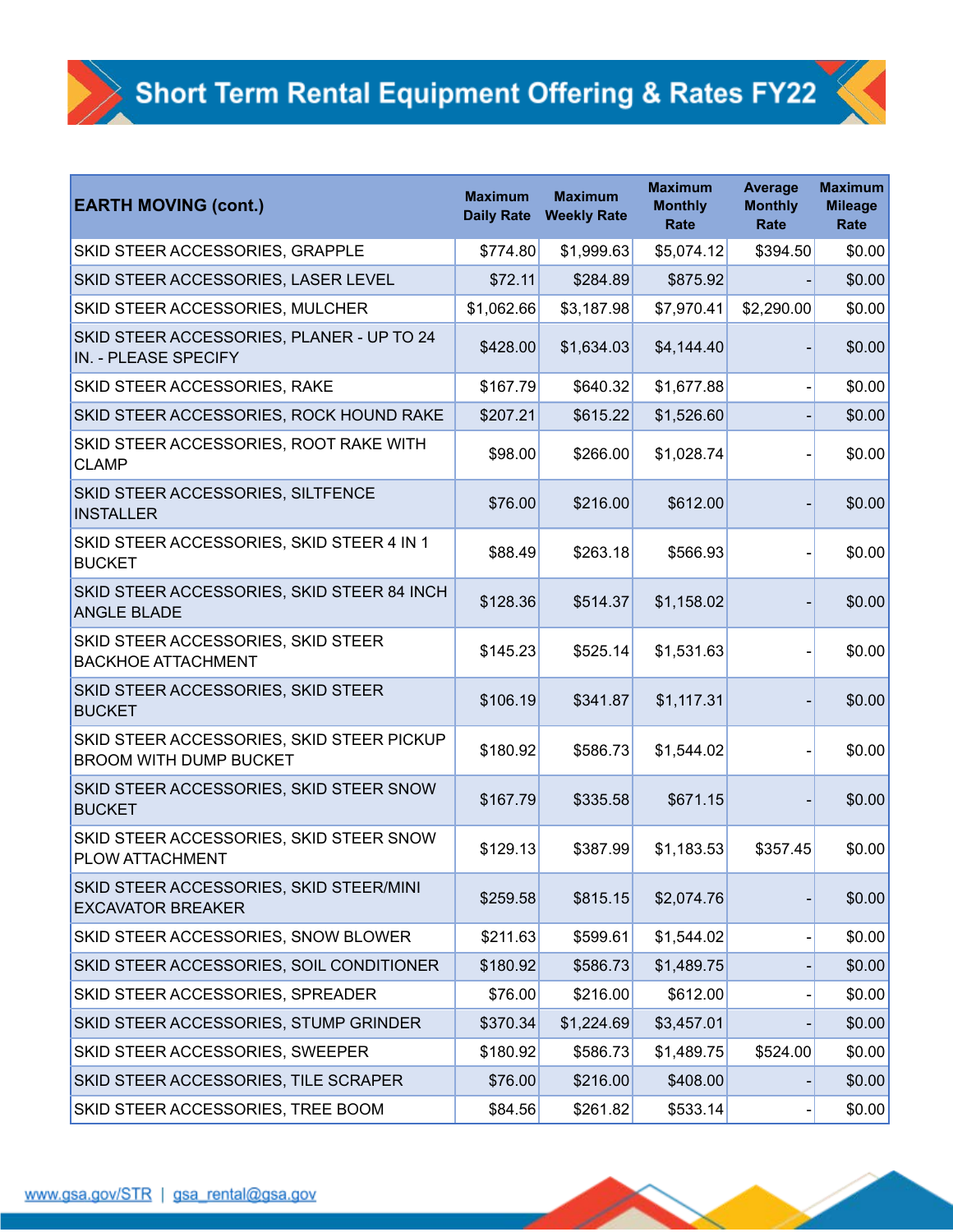| <b>EARTH MOVING (cont.)</b>                                    | <b>Maximum</b><br><b>Daily Rate</b> | <b>Maximum</b><br><b>Weekly Rate</b> | <b>Maximum</b><br><b>Monthly</b><br><b>Rate</b> | <b>Average</b><br><b>Monthly</b><br>Rate | <b>Maximum</b><br><b>Mileage</b><br>Rate |
|----------------------------------------------------------------|-------------------------------------|--------------------------------------|-------------------------------------------------|------------------------------------------|------------------------------------------|
| SKID STEER ACCESSORIES, TREE SHEAR                             | \$195.99                            | \$541.97                             | \$1,380.78                                      |                                          | \$0.00                                   |
| SKID STEER ACCESSORIES, TREE SPADE                             | \$334.31                            | \$1,037.80                           | \$3,165.72                                      |                                          | \$0.00                                   |
| SKID STEER ACCESSORIES, TRENCHER                               | \$180.26                            | \$542.64                             | \$1,551.83                                      |                                          | \$0.00                                   |
| SKID STEER ACCESSORIES, TRUSS BOOM                             | \$32.45                             | \$186.53                             | \$348.52                                        |                                          | \$0.00                                   |
| SKID STEER ACCESSORIES, U-BLADE                                | \$209.76                            | \$651.17                             | \$1,993.23                                      |                                          | \$0.00                                   |
| SKID STEER ACCESSORIES, VIBRATORY ROLLER                       | \$108.16                            | \$390.02                             | \$1,482.86                                      |                                          | \$0.00                                   |
| SKID STEER LOADER, TRACKED - UP TO 1500 LB                     | \$404.44                            | \$1,343.71                           | \$3,058.82                                      |                                          | \$0.00                                   |
| SKID STEER LOADER, TRACKED - 1500-1999 LB                      | \$404.44                            | \$1,343.71                           | \$3,058.82                                      | \$1,613.08                               | \$0.00                                   |
| SKID STEER LOADER, TRACKED - 2000-2499 LB                      | \$567.66                            | \$1,697.11                           | \$4,656.69                                      | \$2,237.50                               | \$0.00                                   |
| SKID STEER LOADER, TRACKED - 2500-2999 LB                      | \$555.00                            | \$1,827.23                           | \$4,839.62                                      | \$2,326.39                               | \$0.00                                   |
| SKID STEER LOADER, TRACKED - 3000 LB &<br><b>OVER</b>          | \$721.33                            | \$2,164.02                           | \$5,311.39                                      | \$2,939.35                               | \$0.00                                   |
| SKID STEER LOADER, TRACKED - WALK-BEHIND<br><b>MINI</b>        | \$220.76                            | \$632.92                             | \$1,696.19                                      | \$1,591.00                               | \$0.00                                   |
| SKID STEER LOADER, WHEELED - UP TO 1500 LB                     | \$359.87                            | \$1,039.83                           | \$2,716.04                                      | \$1,412.12                               | \$0.00                                   |
| SKID STEER LOADER, WHEELED - 1500-1999 LB                      | \$362.49                            | \$1,328.79                           | \$3,237.45                                      | \$676.00                                 | \$0.00                                   |
| SKID STEER LOADER, WHEELED - 2000-2499 LB                      | \$361.84                            | \$1,080.53                           | \$3,363.67                                      | \$1,762.81                               | \$0.00                                   |
| SKID STEER LOADER, WHEELED - 2500-2999 LB                      | \$459.68                            | \$1,405.94                           | \$4,011.20                                      |                                          | \$0.00                                   |
| <b>TRENCHER, RIDE-ON</b>                                       | \$1,350.00                          | \$3,600.00                           | \$8,400.00                                      | \$1,768.54                               | \$0.00                                   |
| <b>TRENCHER, WALK BEHIND</b>                                   | \$213.77                            | \$666.45                             | \$1,925.33                                      |                                          | \$0.00                                   |
| WHEEL LOADER ACCESSORIES, FORK<br><b>ATTACHMENT</b>            | \$189.79                            | \$335.58                             | \$823.50                                        | \$429.50                                 | \$0.00                                   |
| WHEEL LOADER ACCESSORIES, SNOW BUCKET                          | \$1,342.31                          | \$1,342.31                           | \$1,342.31                                      |                                          | \$0.00                                   |
| WHEEL LOADER ACCESSORIES, STUMP<br><b>GRINDER</b>              | \$192.06                            | \$540.61                             | \$1,158.02                                      |                                          | \$0.00                                   |
| <b>WHEEL LOADER ACCESSORIES, TRENCHER</b><br><b>ATTACHMENT</b> | \$192.06                            | \$559.29                             | \$1,677.88                                      |                                          | \$0.00                                   |
| WHEEL LOADER, 1.0-1.9 CU. YD                                   | \$540.00                            | \$1,286.05                           | \$3,489.19                                      |                                          | \$0.00                                   |
| WHEEL LOADER, 2.0-2.9 CU. YD                                   | \$972.81                            | \$2,782.72                           | \$7,287.34                                      |                                          | \$0.00                                   |
| WHEEL LOADER, 3.0-3.9 CU. YD                                   | \$1,057.16                          | \$2,969.76                           | \$8,389.42                                      | \$4,892.71                               | \$0.00                                   |
| WHEEL LOADER, 4.0-4.9 CU. YD                                   | \$1,367.06                          | \$4,102.11                           |                                                 | \$12,304.48 \$10,934.67                  | \$0.00                                   |
| WHEEL LOADER, 5.0-5.9 CU. YD                                   | \$2,546.13                          | \$5,346.87                           | \$11,902.15                                     |                                          | \$0.00                                   |
| WHEEL LOADER, 6.0-6.9 CU. YD                                   | \$1,930.03                          | \$5,816.66                           |                                                 | \$17,449.99 \$12,625.00                  | \$0.00                                   |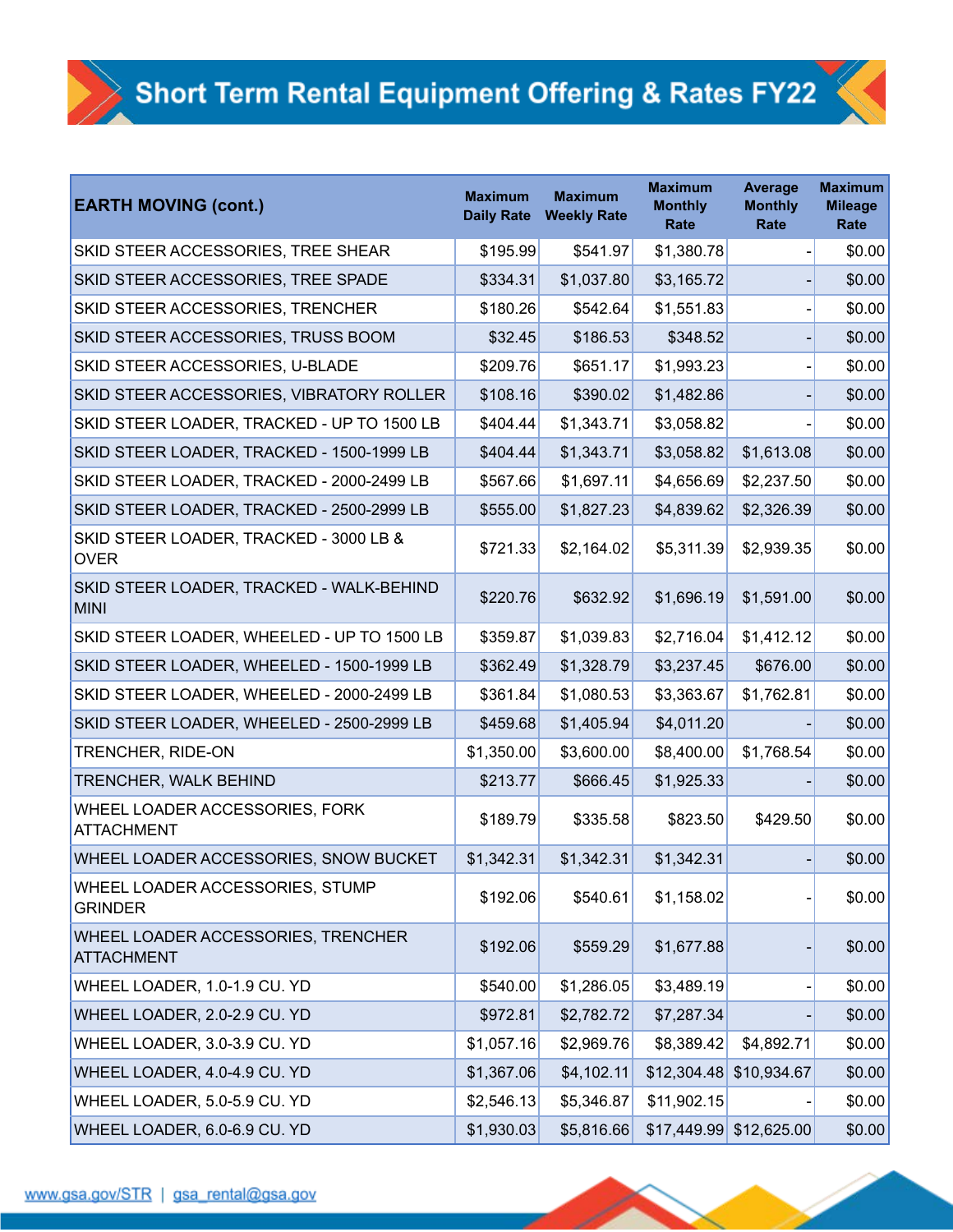| <b>FORKLIFTS &amp; CRANES</b>                      | <b>Maximum</b><br><b>Daily Rate</b> | <b>Maximum</b><br><b>Weekly Rate</b> | <b>Maximum</b><br><b>Monthly</b><br>Rate | <b>Average</b><br><b>Monthly</b><br>Rate | <b>Maximum</b><br><b>Mileage</b><br>Rate |
|----------------------------------------------------|-------------------------------------|--------------------------------------|------------------------------------------|------------------------------------------|------------------------------------------|
| CRANE - INDUSTRIAL, UP TO 10 TON                   | \$12,751.92                         | \$12,751.92                          | \$12,751.92                              |                                          | \$0.00                                   |
| CRANE - INDUSTRIAL, 11-15 TON                      | \$12,751.92                         | \$12,751.92                          | \$12,751.92                              |                                          | \$0.00                                   |
| CRANE - INDUSTRIAL, 16-20 TON                      | \$12,751.92                         | \$12,751.92                          | \$12,751.92                              | \$6,250.00                               | \$0.00                                   |
| CRANE - INDUSTRIAL, 20-30 TON                      | \$12,751.92                         | \$12,751.92                          | \$12,751.92                              |                                          | \$0.00                                   |
| CRANE - INDUSTRIAL, 45-50 TON                      | \$16,666.98                         | \$16,666.98                          | \$16,666.98                              |                                          | \$0.00                                   |
| CRANE - INDUSTRIAL, 60 TON                         | \$16,666.98                         | \$16,666.98                          | \$16,666.98                              |                                          | \$0.00                                   |
| CRANE - INDUSTRIAL, 80 TON                         | \$24,329.32                         | \$24,329.32                          | \$24,329.32                              |                                          | \$0.00                                   |
| CRANE - INDUSTRIAL, 90 TON                         | \$25,615.70                         | \$25,615.70                          | \$25,615.70                              |                                          | \$0.00                                   |
| CRANE - INDUSTRIAL, 165 TON                        | \$25,615.70                         | \$25,615.70                          | \$25,615.70                              |                                          | \$0.00                                   |
| CRANE - TRUCK, UP TO 10 TON                        | \$9,508.01                          | \$9,508.01                           | \$9,508.01                               |                                          | \$0.00                                   |
| CRANE - TRUCK, 11-15 TON                           | \$9,508.01                          | \$9,508.01                           | \$9,508.01                               |                                          | \$0.00                                   |
| CRANE - TRUCK, 16-20 TON                           | \$9,508.01                          | \$9,508.01                           | \$9,508.01                               |                                          | \$0.00                                   |
| CRANE - TRUCK, 21-25 TON                           | \$12,528.20                         | \$12,528.20                          | \$12,528.20                              |                                          | \$0.00                                   |
| CRANE - TRUCK, 25-30 TON                           | \$12,528.20                         | \$12,528.20                          | \$12,528.20                              |                                          | \$0.00                                   |
| CRANE - TRUCK, 30-35 TON                           | \$13,646.79                         | \$13,646.79                          | \$13,646.79                              |                                          | \$0.00                                   |
| CRANE CARRY DECK - DIESEL, 5000 LB - 15FT          | \$3,020.19                          | \$3,020.19                           | \$3,135.00                               |                                          | \$0.00                                   |
| CRANE CARRY DECK - DIESEL, 8000 LB - 19FT          | \$3,020.19                          | \$3,020.19                           | \$3,700.00                               |                                          | \$0.00                                   |
| CRANE CARRY DECK - DUAL FUEL, 5000 LB - 15FT       | \$3,020.19                          | \$3,020.19                           | \$3,135.00                               |                                          | \$0.00                                   |
| CRANE CARRY DECK - DUAL FUEL, 8000 LB - 19FT       | \$3,020.19                          | \$3,020.19                           | \$3,700.00                               |                                          | \$0.00                                   |
| CRANE CARRY DECK - DUAL FUEL, 18000 LB -<br>30FT   | \$3,020.19                          | \$3,020.19                           | \$4,000.00                               |                                          | \$0.00                                   |
| CRANE CARRY DECK - DUAL FUEL, 30000 LB -<br>50FT   | \$4,490.86                          | \$4,490.86                           | \$5,800.00                               |                                          | \$0.00                                   |
| CRAWLER CRANE - DIESEL, 6450 LB - 37FT             | \$13,423.07                         | \$13,423.07                          | \$13,423.07                              |                                          | \$0.00                                   |
| CRAWLER CRANE - DIESEL, 8920 LB - 68FT             | \$13,423.07                         | \$13,423.07                          | \$13,423.07                              |                                          | \$0.00                                   |
| CRAWLER CRANE - DUAL FUEL, 1990 LB - 37FT          | \$13,423.07                         | \$13,423.07                          | \$13,423.07                              |                                          | \$0.00                                   |
| CRAWLER CRANE - DUAL FUEL, 6450 LB - 37FT          | \$13,423.07                         | \$13,423.07                          | \$13,423.07                              |                                          | \$0.00                                   |
| CRAWLER CRANE - ELECTRIC, 1990 LB - 22FT           | \$13,423.07                         | \$13,423.07                          | \$13,423.07                              |                                          | \$0.00                                   |
| CRAWLER CRANE - ELECTRIC, 5800 LB - 31FT           | \$13,423.07                         | \$13,423.07                          | \$13,423.07                              |                                          | \$0.00                                   |
| CRAWLER CRANE - ELECTRIC, 6450 LB - 37FT           | \$13,423.07                         | \$13,423.07                          | \$13,423.07                              |                                          | \$0.00                                   |
| CRAWLER CRANE - HYBRID ELECTRIC, 5800 LB -<br>52FT | \$13,423.07                         | \$13,423.07                          | \$13,423.07                              |                                          | \$0.00                                   |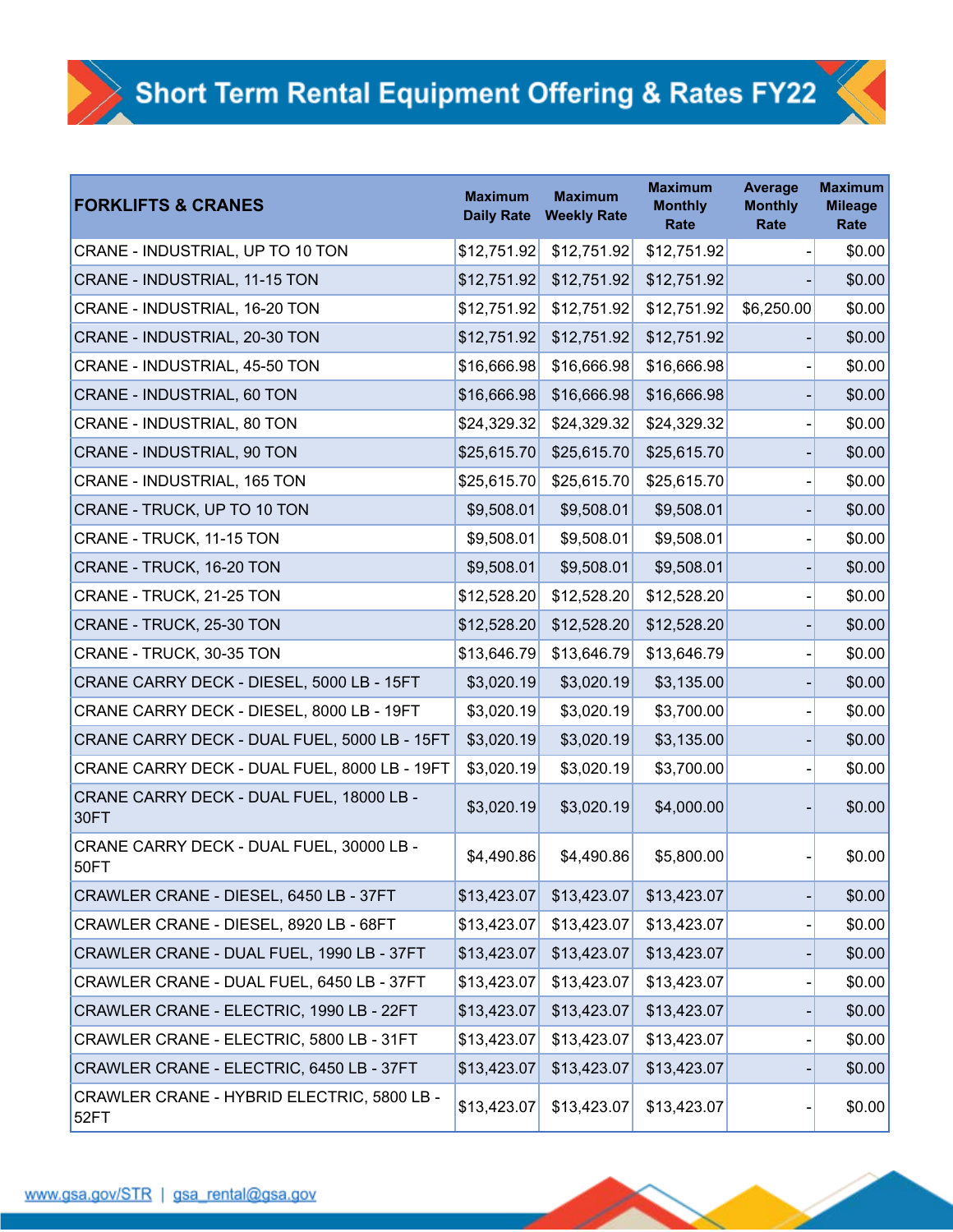| <b>FORKLIFTS &amp; CRANES (cont.)</b>                               | <b>Maximum</b><br><b>Daily Rate</b> | <b>Maximum</b><br><b>Weekly Rate</b> | <b>Maximum</b><br><b>Monthly</b><br>Rate | <b>Average</b><br><b>Monthly</b><br>Rate | <b>Maximum</b><br><b>Mileage</b><br>Rate |
|---------------------------------------------------------------------|-------------------------------------|--------------------------------------|------------------------------------------|------------------------------------------|------------------------------------------|
| CRAWLER CRANE - HYBRID ELECTRIC, 6680 LB -<br>52FT                  | \$13,423.07                         | \$13,423.07                          | \$13,423.07                              |                                          | \$0.00                                   |
| CRAWLER CRANE - HYBRID ELECTRIC, 8920LB -<br>68FT                   | \$13,423.07                         | \$13,423.07                          | \$13,423.07                              |                                          | \$0.00                                   |
| FORKLIFT - ROUGH TERRAIN, UP TO 20FT - (6000<br>LBS)                | \$471.88                            | \$1,281.19                           | \$3,326.90                               | \$1,363.67                               | \$0.00                                   |
| FORKLIFT - ROUGH TERRAIN, 20-30FT -<br>$(6000 - 8000$ LBS)          | \$545.69                            | \$1,497.37                           | \$3,978.06                               | \$1,404.08                               | \$0.00                                   |
| FORKLIFT - WAREHOUSE - DIESEL, UP TO 5000<br>LB - CUSHION           | \$296.15                            | \$738.09                             | \$2,203.59                               |                                          | \$0.00                                   |
| FORKLIFT - WAREHOUSE - DIESEL, 5001 TO 10000<br><b>LB-CUSHION</b>   | \$475.86                            | \$1,901.60                           | \$4,520.98                               | \$954.69                                 | \$0.00                                   |
| FORKLIFT - WAREHOUSE - DIESEL, 10001 TO<br>15000 LB - CUSHION       | \$788.51                            | \$2,572.76                           | \$8,361.91                               | \$1,762.88                               | \$0.00                                   |
| FORKLIFT - WAREHOUSE - DIESEL, 15001 TO<br>25000 LB - CUSHION       | \$2,673.61                          | \$6,684.03                           | \$16,706.41                              | \$2,090.00                               | \$0.00                                   |
| FORKLIFT - WAREHOUSE - DIESEL, 25001 TO<br>35000 LB - CUSHION       | \$2,673.61                          | \$6,684.03                           | \$16,706.41                              | \$4,159.98                               | \$0.00                                   |
| FORKLIFT - WAREHOUSE - DIESEL, UP TO 5000<br>LB - PNEUMATIC         | \$296.15                            | \$738.09                             | \$2,040.82                               | \$1,524.97                               | \$0.00                                   |
| FORKLIFT - WAREHOUSE - DIESEL, 5001 TO 10000<br><b>LB-PNEUMATIC</b> | \$475.86                            | \$1,901.60                           | \$4,520.98                               | \$1,506.25                               | \$0.00                                   |
| FORKLIFT - WAREHOUSE - DIESEL, 10001 TO<br>15000 LB - PNEUMATIC     | \$788.51                            | \$2,572.76                           | \$8,361.91                               | \$2,117.51                               | \$0.00                                   |
| FORKLIFT - WAREHOUSE - DIESEL, 15001 TO<br>25000 LB - PNEUMATIC     | \$2,673.61                          | \$6,684.03                           | \$16,706.41                              | \$3,525.08                               | \$0.00                                   |
| FORKLIFT - WAREHOUSE - DIESEL, 25001 TO<br>35000 LB - PNEUMATIC     | \$2,673.61                          | \$6,684.03                           | \$16,706.41                              | \$3,398.00                               | \$0.00                                   |
| FORKLIFT - WAREHOUSE - DIESEL, 35001 TO<br>49999 LB - PNEUMATIC     | \$2,673.61                          | \$6,684.03                           | \$16,706.41                              | \$4,678.98                               | \$0.00                                   |
| FORKLIFT - WAREHOUSE - LPG, UP TO 5000 LB -<br><b>CUSHION</b>       | \$296.15                            | \$738.09                             | \$2,203.59                               | \$945.00                                 | \$0.00                                   |
| FORKLIFT - WAREHOUSE - LPG, 5001 TO 10000 LB<br>- CUSHION           | \$475.86                            | \$1,901.60                           | \$4,463.36                               | \$1,089.00                               | \$0.00                                   |
| FORKLIFT - WAREHOUSE - LPG, 10001 TO 15000<br>LB - CUSHION          | \$788.51                            | \$2,572.76                           | \$8,361.91                               | \$1,400.00                               | \$0.00                                   |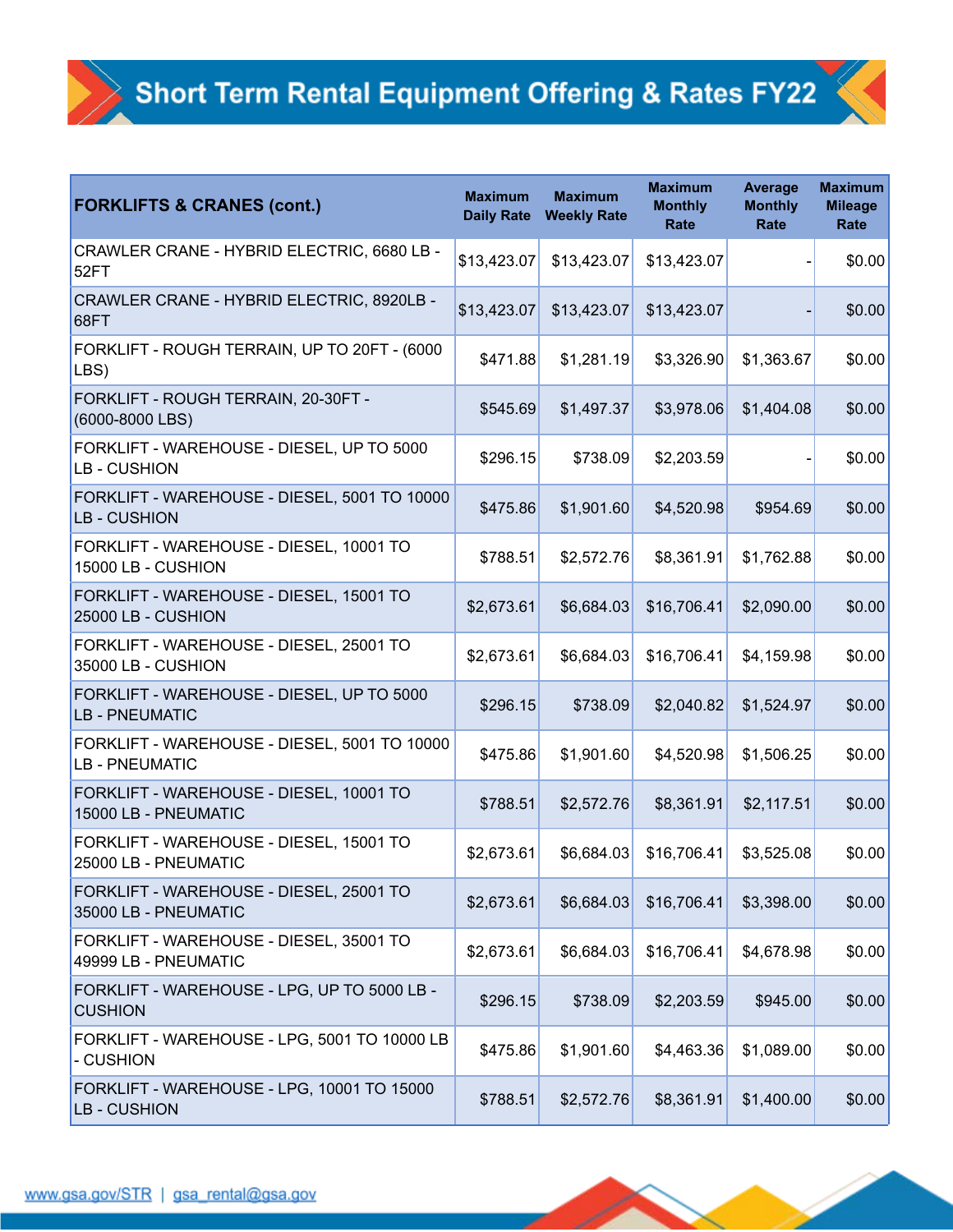| <b>FORKLIFTS &amp; CRANES (cont.)</b>                        | <b>Maximum</b><br><b>Daily Rate</b> | <b>Maximum</b><br><b>Weekly Rate</b> | <b>Maximum</b><br><b>Monthly</b><br><b>Rate</b> | <b>Average</b><br><b>Monthly</b><br>Rate | <b>Maximum</b><br><b>Mileage</b><br>Rate |
|--------------------------------------------------------------|-------------------------------------|--------------------------------------|-------------------------------------------------|------------------------------------------|------------------------------------------|
| FORKLIFT - WAREHOUSE - LPG, 15001 TO 25000<br>LB - CUSHION   | \$2,673.61                          | \$6,684.03                           | \$16,706.41                                     |                                          | \$0.00                                   |
| FORKLIFT - WAREHOUSE - LPG, 25001 TO 35000<br>LB - CUSHION   | \$2,673.61                          | \$6,684.03                           | \$16,706.41                                     | \$1,024.55                               | \$0.00                                   |
| FORKLIFT - WAREHOUSE - LPG, 35001 TO 49999<br>LB - CUSHION   | \$2,673.61                          | \$6,684.03                           | \$16,706.41                                     |                                          | \$0.00                                   |
| FORKLIFT - WAREHOUSE - LPG, UP TO 5000 LB -<br>PNEUMATIC     | \$296.15                            | \$738.09                             | \$2,203.59                                      | \$996.23                                 | \$0.00                                   |
| FORKLIFT - WAREHOUSE - LPG, 5001 TO 10000 LB<br>- PNEUMATIC  | \$475.86                            | \$1,901.60                           | \$4,520.98                                      | \$1,255.25                               | \$0.00                                   |
| FORKLIFT - WAREHOUSE - LPG, 10001 TO 15000<br>LB - PNEUMATIC | \$788.51                            | \$2,572.76                           | \$8,361.91                                      | \$2,445.89                               | \$0.00                                   |
| FORKLIFT - WAREHOUSE - LPG, 15001 TO 25000<br>LB - PNEUMATIC | \$2,673.61                          | \$6,684.03                           | \$16,706.41                                     |                                          | \$0.00                                   |
| FORKLIFT - WAREHOUSE - LPG, 25001 TO 35000<br>LB - PNEUMATIC | \$2,673.61                          | \$6,684.03                           | \$16,706.41                                     |                                          | \$0.00                                   |
| FORKLIFT - WAREHOUSE - LPG, 35001 TO 49999<br>LB - PNEUMATIC | \$2,673.61                          | \$6,684.03                           | \$16,706.41                                     |                                          | \$0.00                                   |
| FORKLIFT ACCESSORIES, BUCKET                                 | \$189.44                            | \$493.80                             | \$1,285.60                                      |                                          | \$0.00                                   |
| FORKLIFT ACCESSORIES, CARPET ROD                             | \$38.00                             | \$154.65                             | \$446.93                                        |                                          | \$0.00                                   |
| FORKLIFT ACCESSORIES, CRANE BOOM                             | \$81.95                             | \$201.83                             | \$512.77                                        |                                          | \$0.00                                   |
| FORKLIFT ACCESSORIES, FORK EXTENSIONS                        | \$57.00                             | \$162.00                             | \$361.00                                        |                                          | \$0.00                                   |
| FORKLIFT ACCESSORIES, FORKLIFT HOPPER                        | \$64.89                             | \$201.46                             | \$409.68                                        |                                          | \$0.00                                   |
| FORKLIFT ACCESSORIES, FORKLIFT JIB                           | \$135.69                            | \$411.73                             | \$1,039.38                                      |                                          | \$0.00                                   |
| FORKLIFT ACCESSORIES, MATERIAL BUCKET                        | \$71.58                             | \$177.33                             | \$784.19                                        |                                          | \$0.00                                   |
| FORKLIFT ACCESSORIES, PERSONNEL BASKET                       | \$95.00                             | \$270.00                             | \$558.66                                        |                                          | \$0.00                                   |
| FORKLIFT VARIABLE REACH, 10-19FT - (UP TO<br>5000 LBS)       | \$662.90                            | \$1,428.49                           | \$3,595.99                                      | \$2,018.90                               | \$0.00                                   |
| FORKLIFT VARIABLE REACH, 20-29FT - (5001-6000<br>LBS)        | \$662.90                            | \$1,428.49                           | \$3,595.99                                      | \$1,885.50                               | \$0.00                                   |
| FORKLIFT VARIABLE REACH, 30-39FT - (5001-6000<br>LBS)        | \$662.90                            | \$1,593.33                           | \$4,175.44                                      | \$1,712.60                               | \$0.00                                   |
| FORKLIFT VARIABLE REACH, 40-49FT - (6001-8000<br>LBS)        | \$1,036.99                          | \$2,406.80                           | \$6,163.24                                      | \$1,973.99                               | \$0.00                                   |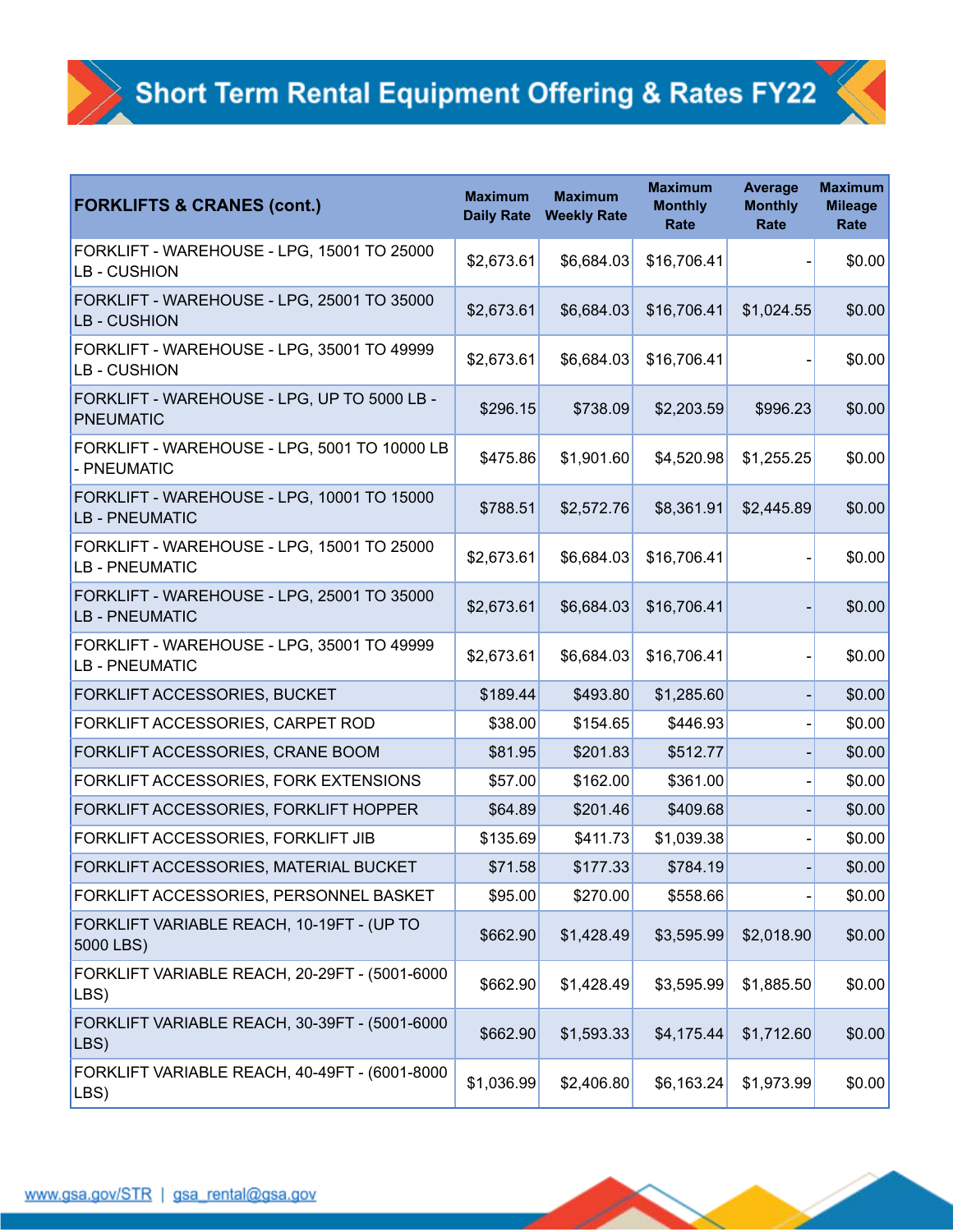| <b>FORKLIFTS &amp; CRANES (cont.)</b>                      | <b>Maximum</b><br><b>Daily Rate</b> | <b>Maximum</b><br><b>Weekly Rate</b> | <b>Maximum</b><br><b>Monthly</b><br>Rate | Average<br><b>Monthly</b><br>Rate | <b>Maximum</b><br><b>Mileage</b><br>Rate |
|------------------------------------------------------------|-------------------------------------|--------------------------------------|------------------------------------------|-----------------------------------|------------------------------------------|
| FORKLIFT VARIABLE REACH, 50FT & UP - (8001 -<br>15000 LBS) | \$12,304.48                         | \$12,304.48                          | \$12,304.48                              | \$3,775.06                        | \$0.00                                   |
| FORKLIFT WAREHOUSE - ELECTRIC, UP TO 5000<br><b>LB</b>     | \$296.15                            | \$738.09                             | \$1,845.67                               | \$1,202.27                        | \$0.00                                   |
| PALLET LIFT, UP TO 6000 LB - ELECTRIC                      | \$161.91                            | \$470.00                             | \$1,221.00                               |                                   | \$0.00                                   |
| PALLET LIFT, UP TO 8000 LB - MANUAL                        | \$44.93                             | \$178.79                             | \$657.29                                 |                                   | \$0.00                                   |
| <b>PALLET STACKER, UP TO 4000 LB</b>                       | \$176.00                            | \$523.00                             | \$1,378.00                               |                                   | \$0.00                                   |

| <b>GENERAL EQUIPMENT</b>                                                       | <b>Maximum</b><br><b>Daily Rate</b> | <b>Maximum</b><br><b>Weekly Rate</b> | <b>Maximum</b><br><b>Monthly</b><br><b>Rate</b> | <b>Average</b><br><b>Monthly</b><br><b>Rate</b> | <b>Maximum</b><br><b>Mileage</b><br>Rate |
|--------------------------------------------------------------------------------|-------------------------------------|--------------------------------------|-------------------------------------------------|-------------------------------------------------|------------------------------------------|
| BREAKERS, DEMOLITION ROBOTS                                                    | \$1,140.00                          | \$3,325.00                           | \$8,550.00                                      |                                                 | \$0.00                                   |
| BREAKERS, GAS - UP TO 60 LBS (PLEASE<br>SPECIFY)                               | \$894.87                            | \$894.87                             | \$2,572.76                                      |                                                 | \$0.00                                   |
| BREAKERS, HYDRAULIC - UP TO 100 LBS<br>(PLEASE SPECIFY)                        | \$894.87                            | \$894.87                             | \$2,572.76                                      | \$11,795.00                                     | \$0.00                                   |
| BREAKERS, PNEUMATIC - UP TO 100 LBS<br>(PLEASE SPECIFY)                        | \$894.87                            | \$894.87                             | \$2,572.76                                      |                                                 | \$0.00                                   |
| <b>BRUSH CHIPPER, 12 INCH</b>                                                  | \$429.58                            | \$1,185.30                           | \$3,556.10                                      | \$2,649.00                                      | \$0.00                                   |
| CONCRETE EQUIPMENT, CONCRETE - TROWEL<br>MACHINE - UP TO 48 IN.                | \$248.43                            | \$771.23                             | \$2,352.57                                      |                                                 | \$0.00                                   |
| CONCRETE EQUIPMENT, CONCRETE BUGGY -<br>PUSH - UP to 8 CU. FT                  | \$391.51                            | \$1,185.52                           | \$2,964.24                                      |                                                 | \$0.00                                   |
| CONCRETE EQUIPMENT, CONCRETE BUGGY -<br>TRACKED - UP TO 16 CU. FT              | \$391.51                            | \$1,185.52                           | \$2,964.24                                      |                                                 | \$0.00                                   |
| CONCRETE EQUIPMENT, CONCRETE BUGGY -<br>WHEELED - UP TO 16 CU. FT              | \$391.51                            | \$1,185.52                           | \$2,964.24                                      |                                                 | \$0.00                                   |
| CONCRETE EQUIPMENT, CONCRETE CUTTING<br>EQUIPMENT - UP TO 70 HP                | \$446.00                            | \$1,180.00                           | \$2,438.00                                      |                                                 | \$0.00                                   |
| CONCRETE EQUIPMENT, CONCRETE DRILLS &<br>CORING BITS - UP TO 24 IN.            | \$222.87                            | \$617.25                             | \$1,848.40                                      |                                                 | \$0.00                                   |
| <b>CONCRETE EQUIPMENT, CONCRETE GRINDER &amp;</b><br>ACCESSORIES - UP TO 13 HP | \$213.69                            | \$664.06                             | \$1,349.74                                      |                                                 | \$0.00                                   |
| CONCRETE EQUIPMENT, CONCRETE MIXER -<br>ELECTRIC - UP TO 9 CU. FT              | \$115.37                            | \$301.65                             | \$911.38                                        |                                                 | \$0.00                                   |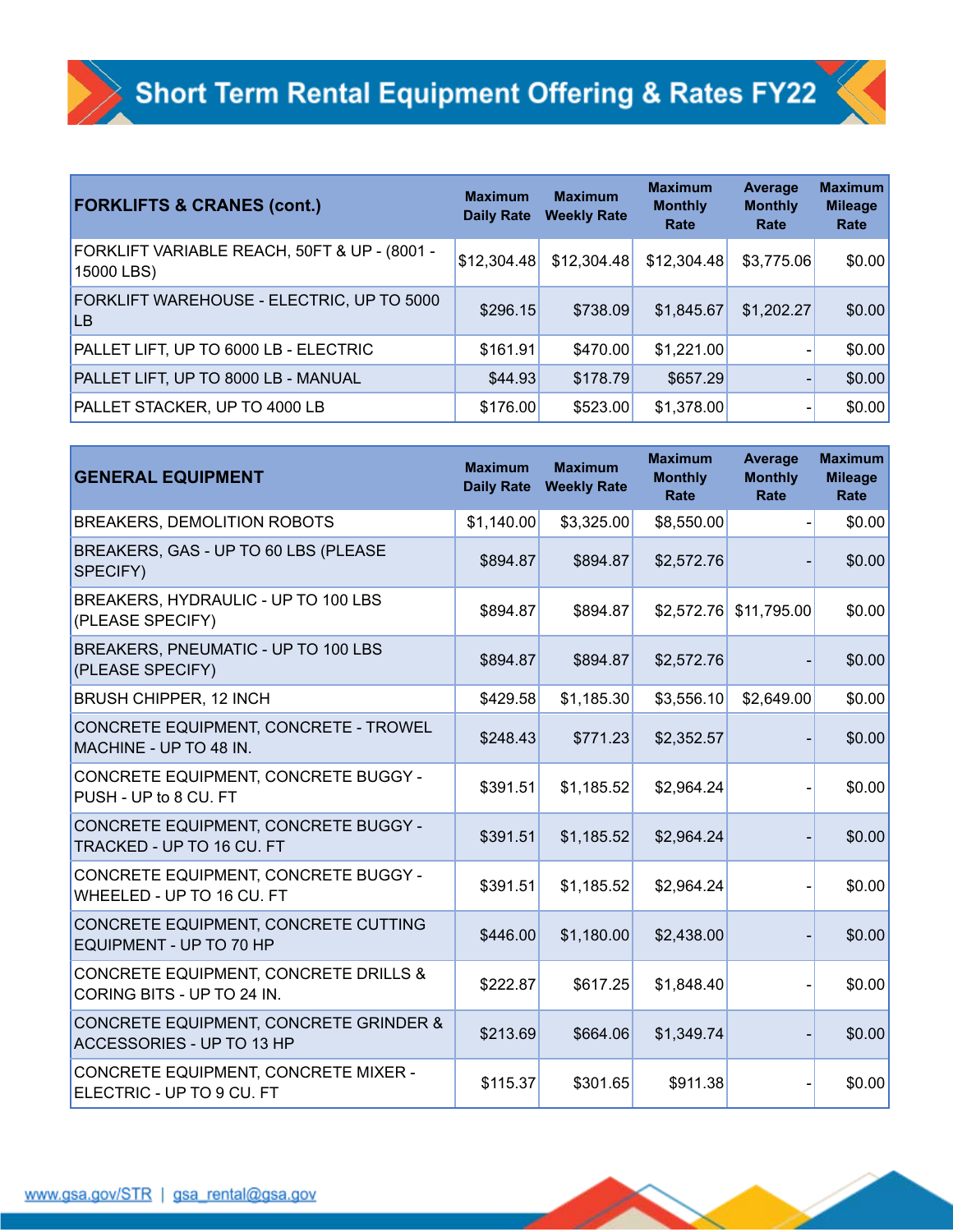| <b>GENERAL EQUIPMENT (cont.)</b>                                                  | <b>Maximum</b><br><b>Daily Rate</b> | <b>Maximum</b><br><b>Weekly Rate</b> | <b>Maximum</b><br><b>Monthly</b><br>Rate | <b>Average</b><br><b>Monthly</b><br>Rate | <b>Maximum</b><br><b>Mileage</b><br>Rate |
|-----------------------------------------------------------------------------------|-------------------------------------|--------------------------------------|------------------------------------------|------------------------------------------|------------------------------------------|
| CONCRETE EQUIPMENT, CONCRETE MIXER -<br>GAS - UP TO 12 CU. FT                     | \$115.37                            | \$336.00                             | \$911.38                                 |                                          | \$0.00                                   |
| CONCRETE EQUIPMENT, CONCRETE VIBRATORS<br>- UP TO 3 HP                            | \$59.00                             | \$173.00                             | \$469.44                                 | \$349.93                                 | \$0.00                                   |
| CONCRETE EQUIPMENT, FINISHING & STAMPING<br><b>EQUIPMENT</b>                      | \$123.34                            | \$251.10                             | \$765.97                                 |                                          | \$0.00                                   |
| CONCRETE EQUIPMENT, MORTAR MIXER -<br>ELECTRIC - UP TO 4 CU. FT                   | \$106.36                            | \$425.43                             | \$1,275.38                               |                                          | \$0.00                                   |
| CONCRETE EQUIPMENT, MORTOR MIXER - GAS<br>UP TO 12 CU. FT                         | \$106.36                            | \$425.43                             | \$1,275.38                               | \$488.00                                 | \$0.00                                   |
| CONCRETE EQUIPMENT, SCREED -<br>NON-POWERED - UP TO 20 FT                         | \$72.00                             | \$274.15                             | \$811.44                                 |                                          | \$0.00                                   |
| CONCRETE EQUIPMENT, SCREED - POWERED &<br><b>ACCESSORIES - PLEASE SPECIFY</b>     | \$485.07                            | \$1,621.14                           | \$4,855.49                               |                                          | \$0.00                                   |
| <b>LIGHT TOWER, TOWABLE</b>                                                       | \$156.01                            | \$386.85                             | \$1,311.81                               | \$473.92                                 | \$0.00                                   |
| PAINT SPRAYER & ACCESSORIES, PAINT<br>SPRAYER 0-.5 GPM AIRLESS                    | \$96.40                             | \$316.00                             | \$821.44                                 |                                          | \$0.00                                   |
| PAINT SPRAYER & ACCESSORIES, PAINT<br><b>SPRAYER AIRLESS HOSE 50FT</b>            | \$90.00                             | \$316.00                             | \$662.11                                 |                                          | \$0.00                                   |
| PORTABLE FUEL TANK, TANK FUEL UP TO 500<br><b>GALLON</b>                          | \$593.91                            | \$711.27                             | \$2,169.71                               |                                          | \$0.00                                   |
| PORTABLE FUEL TANK, TANK FUEL 500-999<br><b>GALLON</b>                            | \$593.91                            | \$711.27                             | \$2,169.71                               |                                          | \$0.00                                   |
| PORTABLE FUEL TANK, TANK FUEL 1000 - 2300<br><b>GALLON</b>                        | \$593.91                            | \$711.27                             | \$2,169.71                               |                                          | \$0.00                                   |
| PORTABLE FUEL TANK, TANK FUEL 2300 GALLON<br>& UP                                 | \$914.48                            | \$1,140.00                           | \$3,202.66                               |                                          | \$0.00                                   |
| <b>PRESSURE WASHER &amp; ACCESSORIES, 3000 PSI</b><br><b>WITH HOSE &amp; WAND</b> | \$160.68                            | \$440.11                             | \$1,226.73                               |                                          | \$0.00                                   |
| <b>PRESSURE WASHER &amp; ACCESSORIES, 3500 PSI</b><br><b>WITH HOSE &amp; WAND</b> | \$238.00                            | \$680.00                             | \$1,423.74                               |                                          | \$0.00                                   |
| <b>PRESSURE WASHER &amp; ACCESSORIES,</b><br>PRESSURE WASHER HOSE 50' EXTENSION   | \$93.00                             | \$254.00                             | \$701.00                                 |                                          | \$0.00                                   |
| PUMP ACCESSORIES, 2 INCH X 50 FT<br><b>DISCHARGE HOSE</b>                         | \$171.46                            | \$342.91                             | \$685.82                                 |                                          | \$0.00                                   |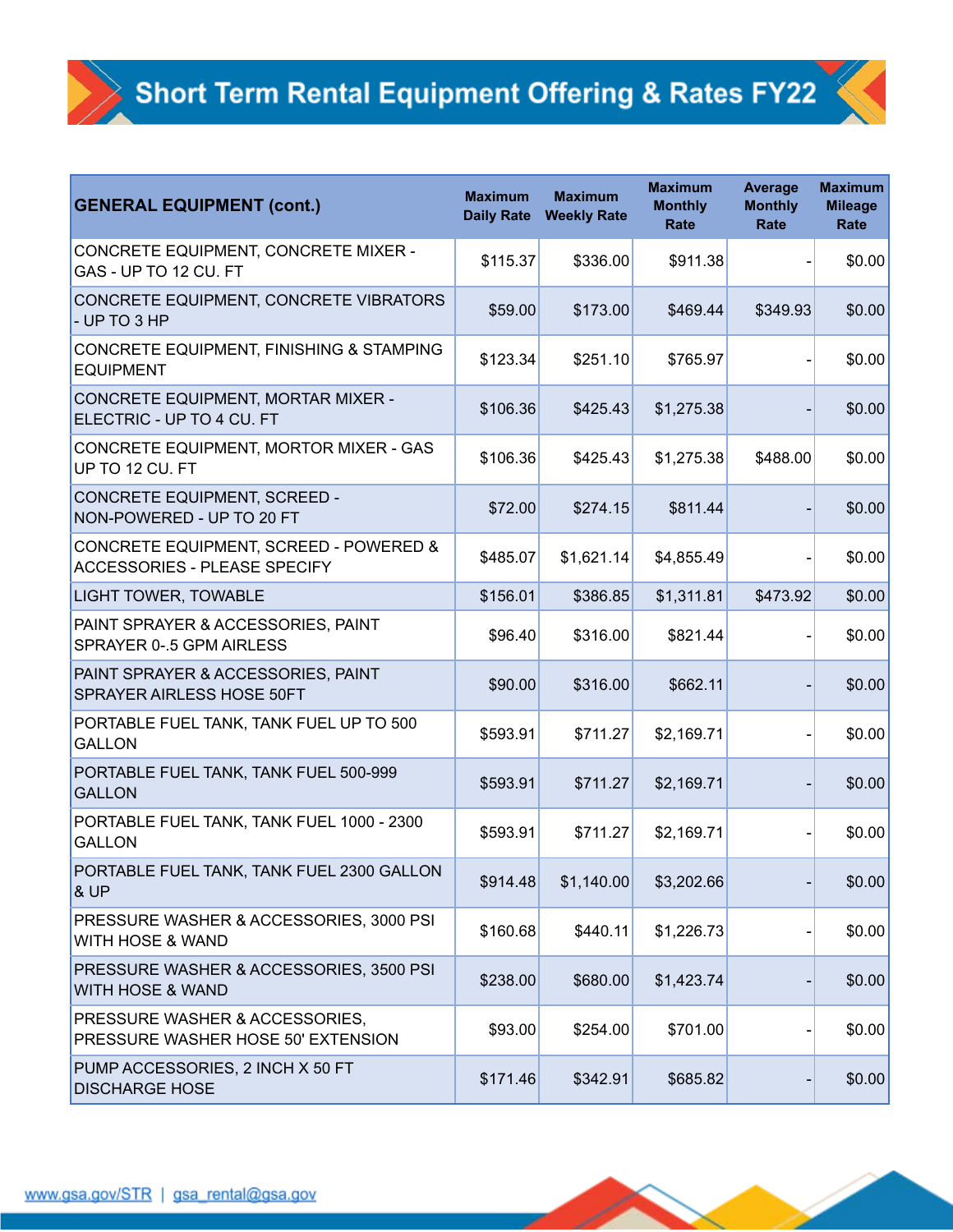| <b>GENERAL EQUIPMENT (cont.)</b>                          | <b>Maximum</b><br><b>Daily Rate</b> | <b>Maximum</b><br><b>Weekly Rate</b> | <b>Maximum</b><br><b>Monthly</b><br>Rate | <b>Average</b><br><b>Monthly</b><br>Rate | <b>Maximum</b><br><b>Mileage</b><br>Rate |
|-----------------------------------------------------------|-------------------------------------|--------------------------------------|------------------------------------------|------------------------------------------|------------------------------------------|
| PUMP ACCESSORIES, 3 INCH X 50 FT<br><b>DISCHARGE HOSE</b> | \$171.46                            | \$342.91                             | \$685.82                                 |                                          | \$0.00                                   |
| PUMP ACCESSORIES, 4 INCH X 50 FT<br><b>DISCHARGE HOSE</b> | \$171.46                            | \$342.91                             | \$685.82                                 | \$50.00                                  | \$0.00                                   |
| PUMP ACCESSORIES, 6 INCH X 50 FT<br><b>DISCHARGE HOSE</b> | \$534.54                            | \$1,068.16                           | \$2,136.32                               | \$46.00                                  | \$0.00                                   |
| PUMP ACCESSORIES, 2 INCH X 20 FT SUCTION<br><b>HOSE</b>   | \$171.46                            | \$342.91                             | \$685.82                                 |                                          | \$0.00                                   |
| PUMP ACCESSORIES, 3 INCH X 20 FT SUCTION<br><b>HOSE</b>   | \$485.07                            | \$1,621.14                           | \$4,855.49                               |                                          | \$0.00                                   |
| PUMP ACCESSORIES, 4 INCH X 20 FT SUCTION<br><b>HOSE</b>   | \$171.46                            | \$342.91                             | \$685.82                                 | \$50.00                                  | \$0.00                                   |
| PUMP ACCESSORIES, 6 INCH X 20 FT SUCTION<br><b>HOSE</b>   | \$534.54                            | \$1,068.16                           | \$2,136.32                               | \$125.00                                 | \$0.00                                   |
| PUMP, 2 INCH AOD - ALUMINUM                               | \$103.57                            | \$322.19                             | \$982.82                                 |                                          | \$0.00                                   |
| PUMP, 3 INCH AOD - ALUMINUM                               | \$182.23                            | \$510.08                             | \$1,555.97                               |                                          | \$0.00                                   |
| PUMP, 2 INCH AOD - STAINLESS                              | \$295.74                            | \$612.06                             | \$1,867.04                               |                                          | \$0.00                                   |
| PUMP, 2 INCH DEWATERING PUMP                              | \$121.36                            | \$313.96                             | \$798.08                                 |                                          | \$0.00                                   |
| PUMP, 3 INCH DEWATERING PUMP                              | \$167.15                            | \$345.93                             | \$1,055.24                               |                                          | \$0.00                                   |
| PUMP, 2 INCH SUBMERSIBLE PUMP                             | \$76.04                             | \$245.55                             | \$743.50                                 |                                          | \$0.00                                   |
| PUMP, 3 INCH SUBMERSIBLE PUMP                             | \$219.01                            | \$453.25                             | \$1,382.58                               |                                          | \$0.00                                   |
| PUMP, 2 INCH TRASH                                        | \$127.90                            | \$330.88                             | \$841.09                                 |                                          | \$0.00                                   |
| PUMP, 3 INCH TRASH                                        | \$169.77                            | \$474.81                             | \$1,447.68                               |                                          | \$0.00                                   |
| PUMP, 4 INCH TRASH                                        | \$231.39                            | \$478.88                             | \$1,460.79                               | \$399.00                                 | \$0.00                                   |
| PUMP, 6 INCH TRASH                                        | \$597.82                            | \$1,546.52                           | \$3,929.91                               |                                          | \$0.00                                   |
| PUMP, 4 INCH VAC ASSIST - DIESEL                          | \$278.59                            | \$767.15                             | \$2,340.15                               | \$1,704.42                               | \$0.00                                   |
| PUMP, 6 INCH VAC ASSIST - DIESEL                          | \$597.82                            | \$1,546.52                           | \$3,929.91                               | \$1,431.00                               | \$0.00                                   |
| PUMP, 6 INCH DBA-SILENCER VAC ASSIST                      | \$426.08                            | \$1,305.73                           | \$3,983.02                               | \$2,222.61                               | \$0.00                                   |
| PUMP, HYDROSTATIC TEST PUMP                               | \$178.30                            | \$507.37                             | \$1,547.68                               |                                          | \$0.00                                   |
| WELDER - TOWABLE - DIESEL, UP TO 300 AMP                  | \$126.51                            | \$737.99                             | \$1,531.13                               |                                          | \$0.00                                   |
| WELDER - TOWABLE - DIESEL, 301 TO 400 AMP                 | \$150.11                            | \$394.09                             | \$1,601.48                               |                                          | \$0.00                                   |
| WELDER - TOWABLE - DUAL, UP TO 300 AMP                    | \$126.51                            | \$737.99                             | \$1,531.13                               |                                          | \$0.00                                   |
| WELDER - TOWABLE - DUAL, 301 TO 400 AMP                   | \$150.11                            | \$394.09                             | \$1,601.48                               |                                          | \$0.00                                   |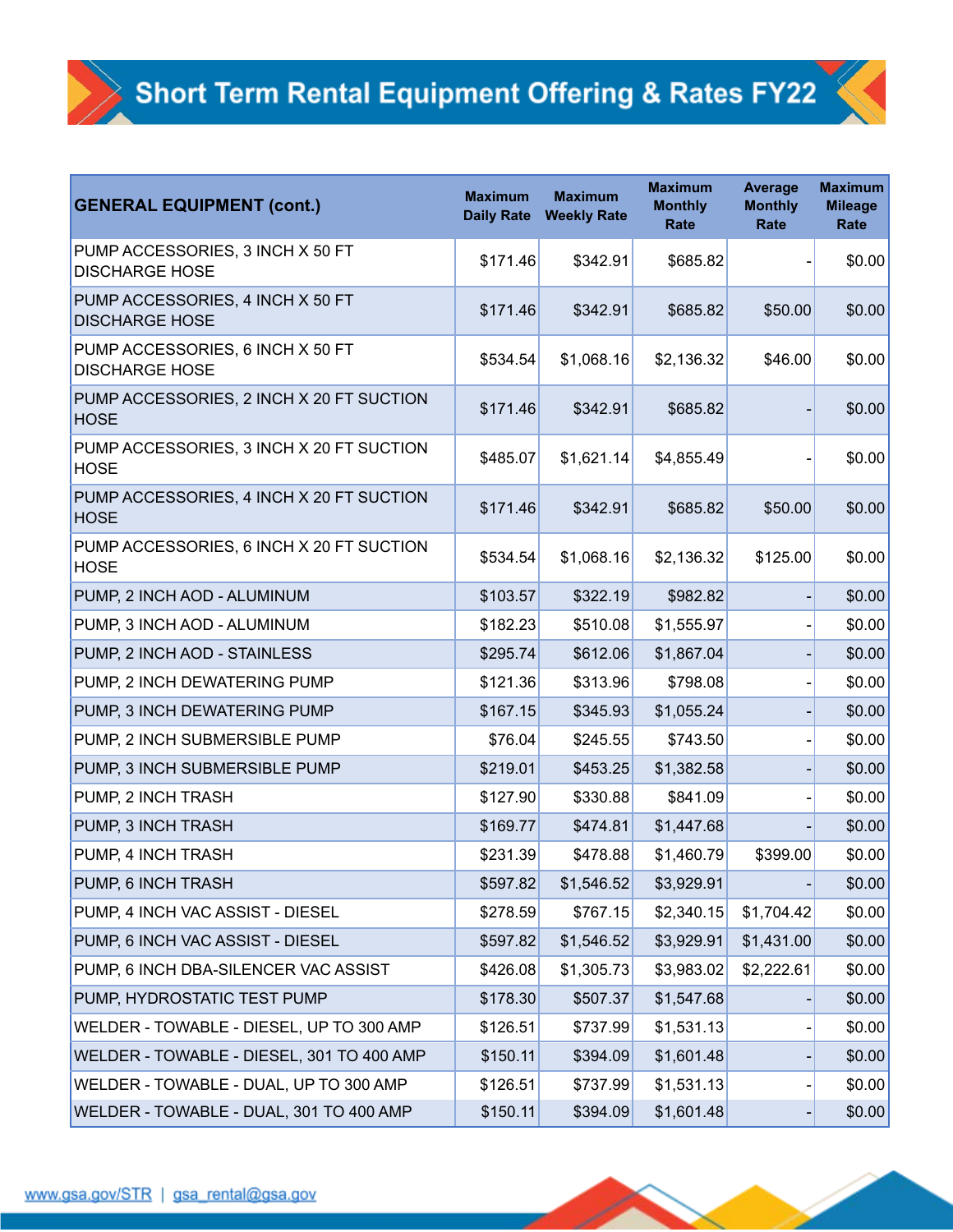| <b>GENERAL EQUIPMENT (cont.)</b>                                             | <b>Maximum</b><br><b>Daily Rate</b> | <b>Maximum</b><br><b>Weekly Rate</b> | <b>Maximum</b><br><b>Monthly</b><br>Rate | <b>Average</b><br><b>Monthly</b><br>Rate | <b>Maximum</b><br><b>Mileage</b><br>Rate |
|------------------------------------------------------------------------------|-------------------------------------|--------------------------------------|------------------------------------------|------------------------------------------|------------------------------------------|
| WELDER ACCESSORIES, WELDER LEAD 50FT<br><b>EXTRA</b>                         | \$34.92                             | \$92.21                              | \$234.72                                 |                                          | \$0.00                                   |
| WELDER ACCESSORIES, WELDER LEAD 100FT<br><b>EXTRA</b>                        | \$34.92                             | \$92.21                              | \$234.72                                 |                                          | \$0.00                                   |
| WELDER ACCESSORIES, WELDER LEAD 12FT<br><b>GROUND</b>                        | \$34.92                             | \$92.21                              | \$234.72                                 |                                          | \$0.00                                   |
| <b>WELDER ACCESSORIES, WELDER LEAD 10FT</b><br><b>STINGER AND GROUND</b>     | \$34.92                             | \$92.21                              | \$234.72                                 |                                          | \$0.00                                   |
| <b>WELDER ACCESSORIES, WELDER LEAD 25FT</b><br>STINGER AND GROUND            | \$34.92                             | \$92.21                              | \$234.72                                 |                                          | \$0.00                                   |
| <b>WELDER ACCESSORIES, WELDER LEAD 50FT</b><br><b>STINGER AND GROUND</b>     | \$34.92                             | \$92.21                              | \$234.72                                 |                                          | \$0.00                                   |
| <b>WELDER ACCESSORIES, WELDER LEAD 100FT</b><br><b>STINGER AND GROUND</b>    | \$34.92                             | \$92.21                              | \$234.72                                 |                                          | \$0.00                                   |
| <b>WELDER ACCESSORIES, WELDER LEAD 5FT</b><br><b>WHIP STINGER AND GROUND</b> | \$34.92                             | \$92.21                              | \$234.72                                 |                                          | \$0.00                                   |
| <b>WELDER ACCESSORIES, WELDER REMOTE</b>                                     | \$27.94                             | \$75.44                              | \$212.36                                 |                                          | \$0.00                                   |
| <b>WELDER ACCESSORIES, WELDING REMOTE</b><br>CONTROL EXTENSION CORD          | \$34.92                             | \$92.21                              | \$234.72                                 |                                          | \$0.00                                   |

| <b>GENERATORS &amp; ELECTRICAL</b>                         | <b>Maximum</b><br><b>Daily Rate</b> | <b>Maximum</b><br><b>Weekly Rate</b> | <b>Maximum</b><br><b>Monthly</b><br>Rate | Average<br><b>Monthly</b><br>Rate | <b>Maximum</b><br><b>Mileage</b><br>Rate |
|------------------------------------------------------------|-------------------------------------|--------------------------------------|------------------------------------------|-----------------------------------|------------------------------------------|
| DISTRIBUTION PANEL, DISTRIBUTION PANEL                     | \$250.88                            | \$515.09                             | \$1,571.93                               |                                   | \$0.00                                   |
| ELECTRICAL TRANSFORMER, TRANSFORMER<br>1000KVA 3 PHASE DRY | \$551.01                            | \$1,139.67                           | \$3,472.92                               |                                   | \$0.00                                   |
| ELECTRICAL TRANSFORMER, VARIOUS<br>VOLTAGES                | \$140.00                            | \$404.00                             | \$1,148.00                               |                                   | \$0.00                                   |
| GENERATOR- PORTABLE, 20-30 KW (25-38 KVA)                  | \$2,373.79                          | \$4,747.59                           | \$9,494.26                               | \$481.34                          | \$0.00                                   |
| GENERATOR- PORTABLE, 30-40 KW (38-50 KVA)                  | \$2,373.79                          | \$4,747.59                           | \$9,494.26                               |                                   | \$0.00                                   |
| GENERATOR- PORTABLE, 40-50 KW (50-63 KVA)                  | \$3,685.84                          | \$7,370.77                           | \$14,740.62                              |                                   | \$0.00                                   |
| GENERATOR- PORTABLE, 50-60 KW (63-75 KVA)                  | \$3,685.84                          | \$7,370.77                           | \$14,740.62                              |                                   | \$0.00                                   |
| GENERATOR- PORTABLE, 60-100 KW (75-125 KVA)                | \$4,529.37                          | \$9,057.82                           | \$18,114.73                              |                                   | \$0.00                                   |
| GENERATOR- PORTABLE, 100-150 KW (125-188<br>KVA)           | \$5,686.47                          | \$11,372.02                          | \$22,744.04                              |                                   | \$0.00                                   |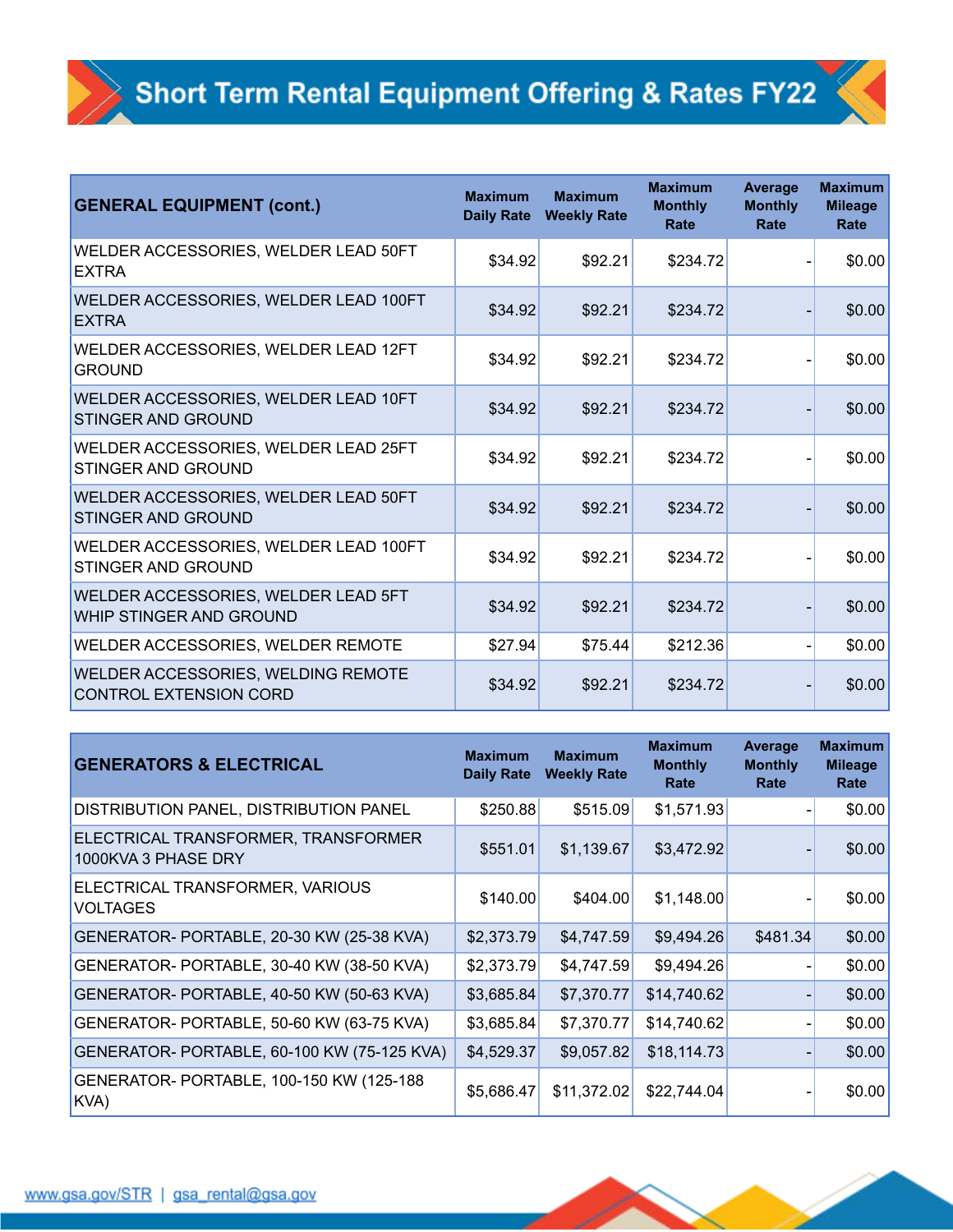| <b>GENERATORS &amp; ELECTRICAL (cont.)</b>       | <b>Maximum</b><br><b>Daily Rate</b> | <b>Maximum</b><br><b>Weekly Rate</b> | <b>Maximum</b><br><b>Monthly</b><br>Rate | <b>Average</b><br><b>Monthly</b><br>Rate | <b>Maximum</b><br><b>Mileage</b><br>Rate |
|--------------------------------------------------|-------------------------------------|--------------------------------------|------------------------------------------|------------------------------------------|------------------------------------------|
| GENERATOR- PORTABLE, 150-250 KW (188-313<br>KVA) | \$6,862.82                          | \$13,724.73                          | \$27,449.45                              |                                          | \$0.00                                   |
| GENERATOR-TOWABLE, 15-24 KW (19-29 KVA)          | \$2,373.79                          | \$4,747.59                           | \$9,494.26                               | \$840.00                                 | \$0.00                                   |
| GENERATOR-TOWABLE, 24-32 KW (30-39 KVA)          | \$2,373.79                          | \$4,747.59                           | \$9,494.26                               |                                          | \$0.00                                   |
| GENERATOR- TOWABLE, 32-40 KW (40-50 KVA)         | \$2,373.79                          | \$4,747.59                           | \$9,494.26                               | \$1,351.00                               | \$0.00                                   |
| GENERATOR-TOWABLE, 40-48 KW (50-59 KVA)          | \$3,685.84                          | \$7,370.77                           | \$14,740.62                              | \$1,201.00                               | \$0.00                                   |
| GENERATOR-TOWABLE, 48-56 KW (60-69 KVA)          | \$3,685.84                          | \$7,370.77                           | \$14,740.62                              | \$1,498.00                               | \$0.00                                   |
| GENERATOR-TOWABLE, 56-64 KW (70-79 KVA)          | \$3,685.84                          | \$7,370.77                           | \$14,740.62                              | \$1,584.00                               | \$0.00                                   |
| GENERATOR- TOWABLE, 64-72 KW (80-89 KVA)         | \$4,529.37                          | \$9,057.82                           | \$18,114.73                              |                                          | \$0.00                                   |
| GENERATOR-TOWABLE, 72-80 KW (90-99 KVA)          | \$4,529.37                          | \$9,057.82                           | \$18,114.73                              | \$1,560.73                               | \$0.00                                   |
| GENERATOR-TOWABLE, 80-88 KW (100-109 KVA)        | \$4,529.37                          | \$9,057.82                           | \$18,114.73                              |                                          | \$0.00                                   |
| GENERATOR- TOWABLE, 88-100 KW (110-124 KVA)      | \$4,529.37                          | \$9,057.82                           | \$18,114.73                              | \$6,649.00                               | \$0.00                                   |
| GENERATOR- TOWABLE, 100-120 KW (125-149<br>KVA)  | \$5,686.47                          | \$11,372.02                          | \$22,744.04                              | \$2,893.00                               | \$0.00                                   |
| GENERATOR- TOWABLE, 120-144 KW (150-179<br>KVA)  | \$5,686.47                          | \$11,372.02                          | \$22,744.04                              |                                          | \$0.00                                   |
| GENERATOR-TOWABLE, 144-160 KW (180-199<br>KVA)   | \$5,686.47                          | \$11,372.02                          | \$22,744.04                              |                                          | \$0.00                                   |
| GENERATOR-TOWABLE, 160-176 KW (200-219<br>KVA)   | \$6,862.82                          | \$13,724.73                          | \$27,449.45                              | \$2,999.00                               | \$0.00                                   |
| GENERATOR- TOWABLE, 176-200 KW (220-249<br>KVA)  | \$6,862.82                          | \$13,724.73                          | \$27,449.45                              |                                          | \$0.00                                   |
| GENERATOR- TOWABLE, 200-240 KW (250-299<br>KVA)  | \$6,862.82                          | \$13,724.73                          | \$27,449.45                              |                                          | \$0.00                                   |
| GENERATOR- TOWABLE, 240-280 KW (300-349<br>KVA)  | \$6,862.82                          | \$13,724.73                          | \$27,449.45                              |                                          | \$0.00                                   |
| GENERATOR- TOWABLE, 280-320 KW (350-399<br>KVA)  | \$14,170.33                         | \$28,340.65                          | \$56,680.39                              | \$9,738.30                               | \$0.00                                   |
| GENERATOR- TOWABLE, 320-400 KW (400-499<br>KVA)  | \$14,170.33                         | \$28,340.65                          | \$56,680.39                              |                                          | \$0.00                                   |
| GENERATOR-TOWABLE, 400-480 KW (500-599<br>KVA)   | \$14,170.33                         | \$28,340.65                          | \$56,680.39                              |                                          | \$0.00                                   |
| GENERATOR- TOWABLE, 480-560 KW (600-699<br>KVA)  | \$14,170.33                         | \$28,340.65                          | \$56,680.39                              |                                          | \$0.00                                   |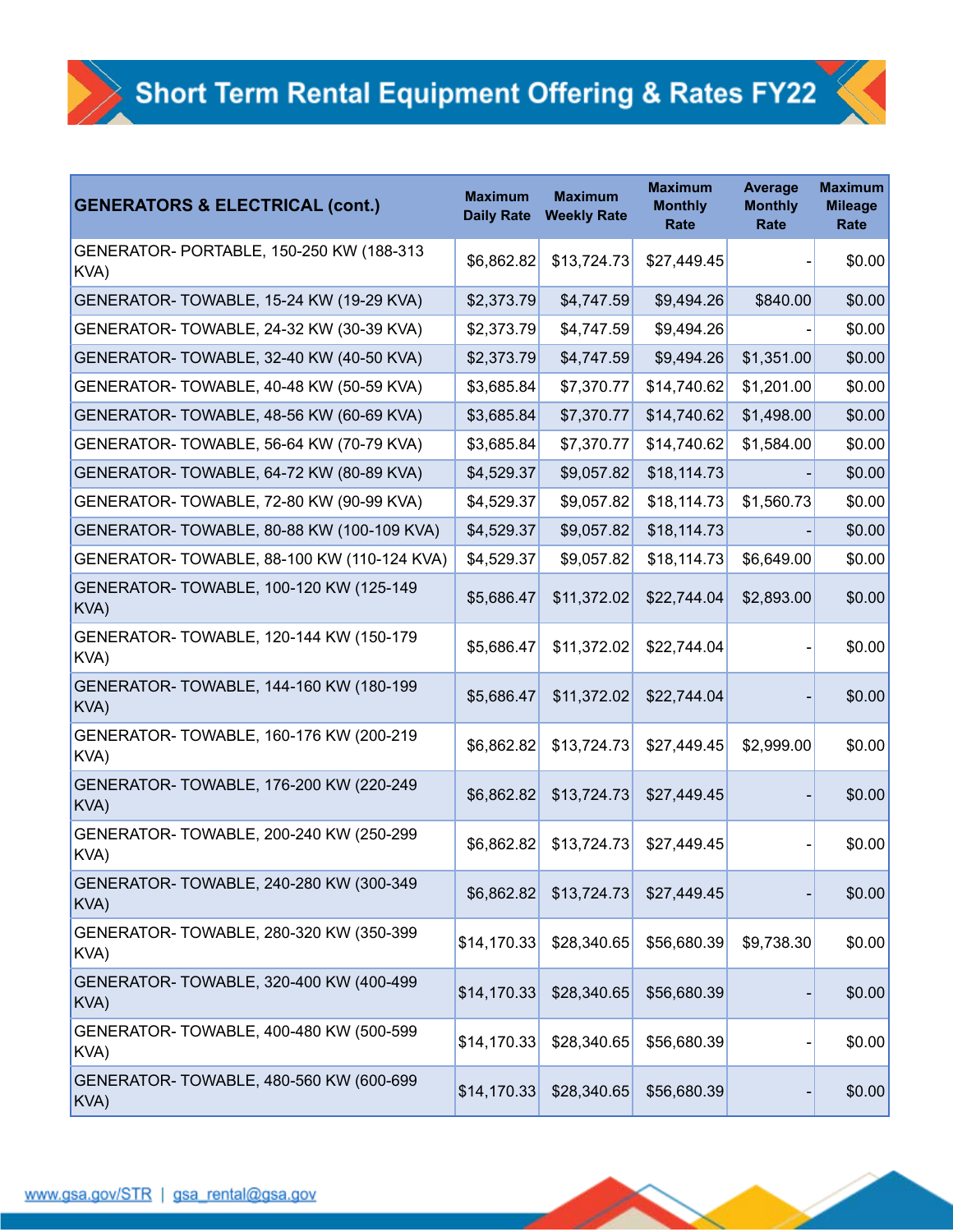| <b>GENERATORS &amp; ELECTRICAL (cont.)</b>                                   | <b>Maximum</b><br><b>Daily Rate</b> | <b>Maximum</b><br><b>Weekly Rate</b> | <b>Maximum</b><br><b>Monthly</b><br>Rate | <b>Average</b><br><b>Monthly</b><br>Rate | <b>Maximum</b><br><b>Mileage</b><br>Rate |
|------------------------------------------------------------------------------|-------------------------------------|--------------------------------------|------------------------------------------|------------------------------------------|------------------------------------------|
| GENERATOR-TOWABLE, 640-800 KW (800-999<br>KVA)                               | \$21,234.86                         | \$42,469.72                          | \$84,938.53                              |                                          | \$0.00                                   |
| GENERATOR- TOWABLE, 800-959 KW (1000-1199<br>KVA)                            | \$21,234.86                         | \$42,469.72                          | \$84,938.53                              |                                          | \$0.00                                   |
| GENERATOR-TOWABLE, 960-1119 KW (1200-1399<br>KVA)                            | \$30,578.75                         |                                      | \$61,156.58 \$122,313.17                 |                                          | \$0.00                                   |
| GENERATOR-TOWABLE, 1440-1599 KW<br>(1800-1999 KVA)                           | \$30,578.75                         |                                      | \$61,156.58 \$122,313.17                 |                                          | \$0.00                                   |
| GENERATORS & ELECTRICAL ACCESSORIES, 600<br>AMP NEMA 1 480V TRANSFER SWITCH  | \$446.00                            | \$756.14                             | \$2,303.76                               |                                          | \$0.00                                   |
| GENERATORS & ELECTRICAL ACCESSORIES, 200<br>AMP TRANSFER SWITCH 480V         | \$245.57                            | \$505.47                             | \$1,541.90                               |                                          | \$0.00                                   |
| GENERATORS & ELECTRICAL ACCESSORIES, 200<br><b>AMP TRANSFER SWITCH DUAL</b>  | \$245.57                            | \$505.47                             | \$1,541.90                               |                                          | \$0.00                                   |
| GENERATORS & ELECTRICAL ACCESSORIES, 800<br>AMP TRANSFER SWITCH DUAL         | \$446.00                            | \$754.00                             | \$2,295.77                               |                                          | \$0.00                                   |
| GENERATORS & ELECTRICAL ACCESSORIES,<br>1200 AMP TRANSFER SWITCH DUAL        | \$450.00                            | \$910.34                             | \$2,773.36                               |                                          | \$0.00                                   |
| GENERATORS & ELECTRICAL ACCESSORIES, 600<br><b>AMP MULTI PANEL</b>           | \$244.41                            | \$510.00                             | \$1,529.47                               |                                          | \$0.00                                   |
| GENERATORS & ELECTRICAL ACCESSORIES,<br>1200 AMP MULTI PANEL                 | \$287.12                            | \$698.00                             | \$2,063.00                               | \$488.00                                 | \$0.00                                   |
| GENERATORS & ELECTRICAL ACCESSORIES, 400<br><b>AMP F/F/M TEE</b>             | \$28.42                             | \$55.93                              | \$100.86                                 |                                          | \$0.00                                   |
| GENERATORS & ELECTRICAL ACCESSORIES,<br>400A CAM/100A 480V SPLITTER PANEL    | \$154.64                            | \$317.29                             | \$960.19                                 |                                          | \$0.00                                   |
| GENERATORS & ELECTRICAL ACCESSORIES,<br>400A CAM/100A 208V SPLITTER PANEL UL | \$116.82                            | \$245.97                             | \$742.50                                 |                                          | \$0.00                                   |
| GENERATORS & ELECTRICAL ACCESSORIES,<br>CABLE 4/0 AWG 400 AMP 50FT CAM       | \$43.91                             | \$66.98                              | \$234.43                                 |                                          | \$0.00                                   |
| GENERATORS & ELECTRICAL ACCESSORIES,<br><b>CABLE 6/4 50 AMP 50FT</b>         | \$28.42                             | \$55.93                              | \$142.77                                 |                                          | \$0.00                                   |
| GENERATORS & ELECTRICAL ACCESSORIES,<br>CABLE BANDED 5 WIRE 50FT             | \$57.22                             | \$117.52                             | \$358.47                                 | \$20.00                                  | \$0.00                                   |
| GENERATORS & ELECTRICAL ACCESSORIES,<br><b>CABLE TAIL #2 FEMALE</b>          | \$28.42                             | \$55.93                              | \$100.86                                 |                                          | \$0.00                                   |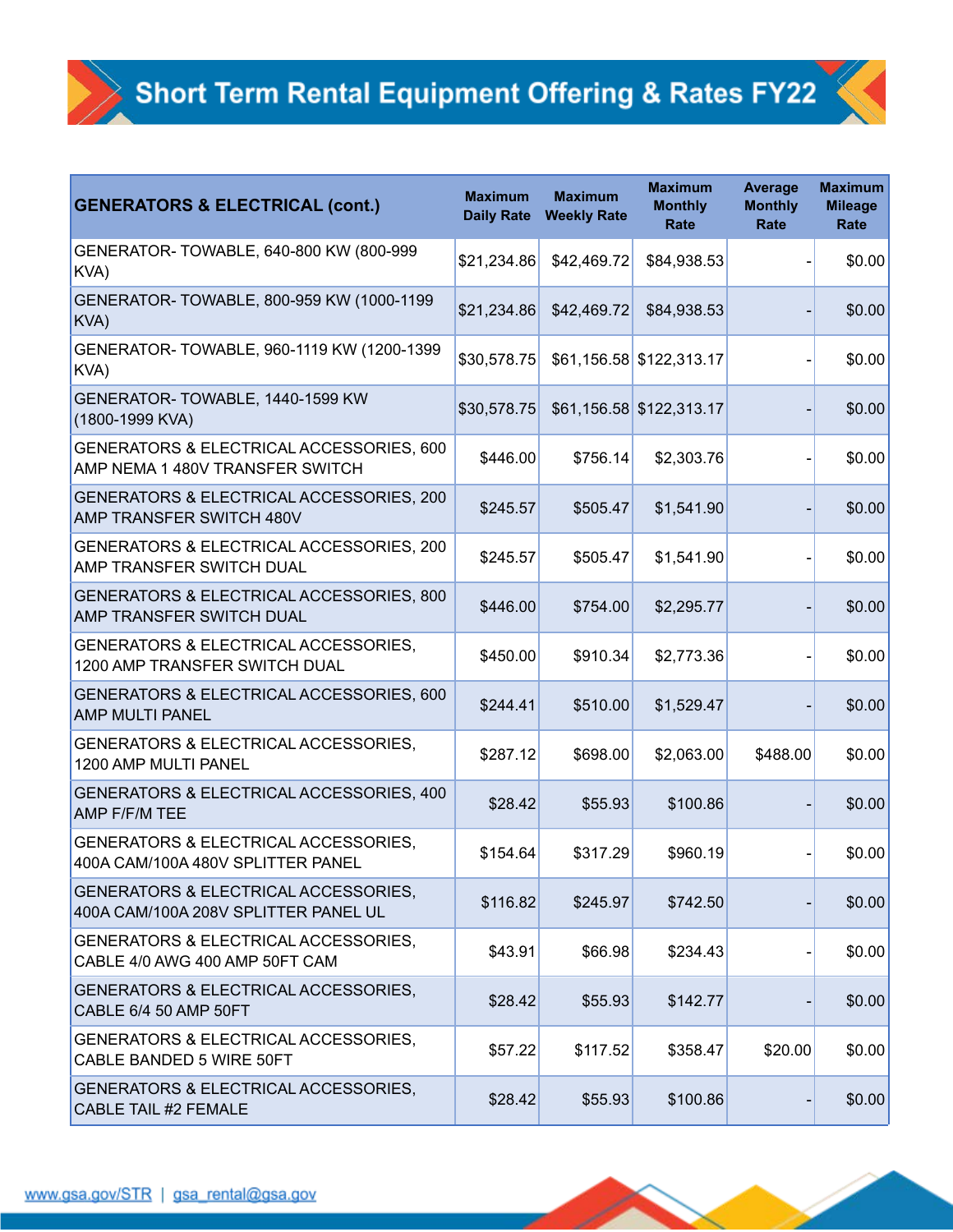| <b>GENERATORS &amp; ELECTRICAL (cont.)</b>                                                  | <b>Maximum</b><br><b>Daily Rate</b> | <b>Maximum</b><br><b>Weekly Rate</b> | <b>Maximum</b><br><b>Monthly</b><br><b>Rate</b> | <b>Average</b><br><b>Monthly</b><br>Rate | <b>Maximum</b><br><b>Mileage</b><br>Rate |
|---------------------------------------------------------------------------------------------|-------------------------------------|--------------------------------------|-------------------------------------------------|------------------------------------------|------------------------------------------|
| GENERATORS & ELECTRICAL ACCESSORIES,<br><b>CABLE TAIL 4/0 FEMALE</b>                        | \$28.42                             | \$55.93                              | \$154.76                                        |                                          | \$0.00                                   |
| GENERATORS & ELECTRICAL ACCESSORIES,<br><b>CABLE TAIL 6/4 FEMALE</b>                        | \$28.42                             | \$55.93                              | \$100.86                                        |                                          | \$0.00                                   |
| <b>GENERATORS &amp; ELECTRICAL ACCESSORIES,</b><br><b>CABLE TAIL #2 MALE</b>                | \$28.42                             | \$55.93                              | \$100.86                                        |                                          | \$0.00                                   |
| GENERATORS & ELECTRICAL ACCESSORIES,<br><b>CABLE TAIL 4/0 MALE</b>                          | \$28.42                             | \$55.93                              | \$100.86                                        |                                          | \$0.00                                   |
| GENERATORS & ELECTRICAL ACCESSORIES,<br><b>CABLE TAIL 6/4 MALE</b>                          | \$28.42                             | \$57.66                              | \$117.94                                        |                                          | \$0.00                                   |
| GENERATORS & ELECTRICAL ACCESSORIES,<br>EDISON PANEL 100 AMP UL CAM GFCI                    | \$75.23                             | \$148.62                             | \$453.37                                        |                                          | \$0.00                                   |
| GENERATORS & ELECTRICAL ACCESSORIES,<br><b>QUAD BOX 12/5 EXTENSION CORD 50FT</b>            | \$31.51                             | \$55.93                              | \$133.29                                        |                                          | \$0.00                                   |
| <b>GENERATORS &amp; ELECTRICAL ACCESSORIES,</b><br>QUAD BOX 12/5 EXTENSION CORD 100FT       | \$28.42                             | \$55.93                              | \$164.33                                        |                                          | \$0.00                                   |
| GENERATORS & ELECTRICAL ACCESSORIES,<br>QUAD BOX FEEDER PANEL 100 AMP UL CAM                | \$73.74                             | \$145.67                             | \$444.34                                        |                                          | \$0.00                                   |
| <b>GENERATORS &amp; ELECTRICAL ACCESSORIES,</b><br>QUAD BOX FEEDER PANEL 200 AMP            | \$199.09                            | \$280.23                             | \$847.78                                        |                                          | \$0.00                                   |
| <b>GENERATORS &amp; ELECTRICAL ACCESSORIES,</b><br>QUAD BOX STRING GFCI 50FT W/20FT SPACING | \$34.00                             | \$80.00                              | \$318.00                                        |                                          | \$0.00                                   |
| <b>GENERATORS &amp; ELECTRICAL ACCESSORIES,</b><br><b>SPIDER BOX</b>                        | \$123.23                            | \$250.97                             | \$762.81                                        |                                          | \$0.00                                   |

| <b>HEATING &amp; AC</b>                   | <b>Maximum</b><br><b>Daily Rate</b> | <b>Maximum</b><br><b>Weekly Rate</b> | <b>Maximum</b><br><b>Monthly</b><br>Rate | Average<br><b>Monthly</b><br>Rate | <b>Maximum</b><br><b>Mileage</b><br>Rate |
|-------------------------------------------|-------------------------------------|--------------------------------------|------------------------------------------|-----------------------------------|------------------------------------------|
| A/C DUCTING, A/C DUCTING 12 INCH X 25FT   | \$106.19                            | \$282.23                             | \$792.21                                 |                                   | \$0.00                                   |
| A/C DUCTING, A/C DUCTING 20 INCH X 25FT   | \$106.19                            | \$282.23                             | \$792.21                                 | \$82.50                           | \$0.00                                   |
| A/C DUCTING, A/C DUCTING 20 INCH SPLITTER | \$106.19                            | \$282.23                             | \$792.21                                 | \$25.00                           | \$0.00                                   |
| A/C DUCTING, FLEXDUCT 18 INCH X 50FT      | \$106.19                            | \$282.23                             | \$792.21                                 |                                   | \$0.00                                   |
| AIR CONDITIONER, 1-30 TON                 | \$2,293.22                          | \$2,636.81                           | \$8,035.72                               |                                   | \$0.00                                   |
| AIR CONDITIONER, 31-50 TON                | \$4,041.08                          | \$4,646.26                           | \$14,169.34                              | $\overline{\phantom{0}}$          | \$0.00                                   |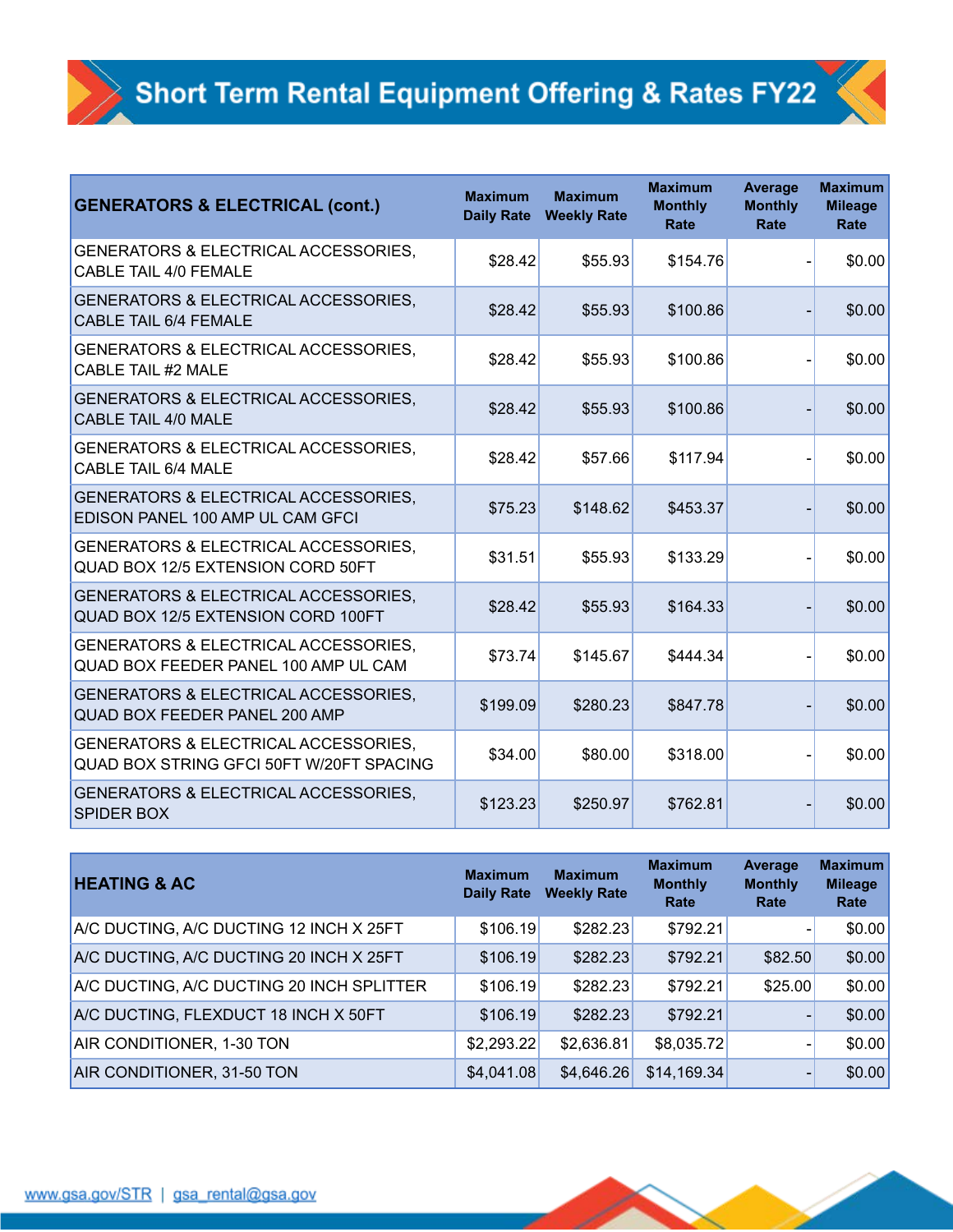| <b>HEATING &amp; AC (cont.)</b>                                                  | <b>Maximum</b><br><b>Daily Rate</b> | <b>Maximum</b><br><b>Weekly Rate</b> | <b>Maximum</b><br><b>Monthly</b><br>Rate | <b>Average</b><br><b>Monthly</b><br>Rate | <b>Maximum</b><br><b>Mileage</b><br>Rate |
|----------------------------------------------------------------------------------|-------------------------------------|--------------------------------------|------------------------------------------|------------------------------------------|------------------------------------------|
| AIR CONDITIONER, AIR CONDITION 5 TON DX<br>208V                                  | \$476.05                            | \$981.66                             | \$2,998.84                               |                                          | \$0.00                                   |
| AIR CONDITIONER, AIR CONDITION 10 TON DX<br>208V                                 | \$619.56                            | \$1,278.66                           | \$3,897.55                               |                                          | \$0.00                                   |
| AIR CONDITIONER, AIR CONDITION 10 TON DX<br>480V                                 | \$560.61                            | \$1,156.63                           | \$3,524.56                               | \$1,680.00                               | \$0.00                                   |
| AIR CONDITIONER, AIR CONDITION 2.5 TON                                           | \$273.22                            | \$565.44                             | \$1,720.47                               |                                          | \$0.00                                   |
| AIR CONDITIONER, AIR CONDITION 20-25 TON<br><b>VERTICAL</b>                      | \$948.67                            | \$1,960.47                           | \$5,975.90                               | \$2,186.00                               | \$0.00                                   |
| AIR CONDITIONER, AIR CONDITION 3.5 TON WITH<br><b>HEAT</b>                       | \$307.74                            | \$672.00                             | \$1,933.36                               |                                          | \$0.00                                   |
| AIR CONDITIONER, AIR CONDITION 25-30 TON<br><b>WITH HEAT</b>                     | \$1,032.79                          | \$2,134.40                           | \$6,501.62                               |                                          | \$0.00                                   |
| AIR CONDITIONER, AIR HANDLER 100 TON                                             | \$854.15                            | \$1,764.85                           | \$5,379.19                               |                                          | \$0.00                                   |
| AIR CONDITIONER, AIR HANDLER 120 TON                                             | \$818.56                            | \$1,690.33                           | \$5,147.85                               |                                          | \$0.00                                   |
| AIR CONDITIONER, SPOT COOLER 10K-14K BTU<br>110V                                 | \$287.82                            | \$659.48                             | \$2,146.09                               |                                          | \$0.00                                   |
| CHILLER, 10-65 TON                                                               | \$13,544.10                         | \$13,544.10                          | \$13,544.10                              |                                          | \$0.00                                   |
| CHILLER, 100 - 124 TON                                                           | \$23,163.97                         | \$23,163.97                          | \$23,163.97                              |                                          | \$0.00                                   |
| CHILLER, 300 - 399 TON                                                           | \$45,195.60                         | \$45,195.60                          | \$45,195.30                              |                                          | \$0.00                                   |
| CHILLER, 200 - 249 TON MOBILE                                                    | \$37,982.53                         | \$37,982.53                          | \$37,982.53                              |                                          | \$0.00                                   |
| CHILLER, 500 TON AIR COOLED                                                      | \$69,830.24                         | \$69,830.24                          | \$69,830.24                              | \$21,313.83                              | \$0.00                                   |
| DEHUMIDIFIER, 50-450 SCFM                                                        | \$1,511.25                          | \$6,231.51                           | \$25,344.96                              |                                          | \$0.00                                   |
| DEHUMIDIFIER, 2400-12500 SCFM                                                    | \$1,665.00                          | \$6,426.00                           | \$19,550.00                              |                                          | \$0.00                                   |
| DEHUMIDIFIER, DEHUMIDIFIER-LARGE                                                 | \$1,012.14                          | \$2,090.41                           | \$6,377.35                               |                                          | \$0.00                                   |
| <b>HEATER, 150K BTU NATURAL GAS</b>                                              | \$122.86                            | \$492.36                             | \$1,454.17                               |                                          | \$0.00                                   |
| HEATER, ELECTRIC - 600 TO 9000 SCFM                                              | \$72.00                             | \$204.00                             | \$488.31                                 |                                          | \$0.00                                   |
| HEATER, INDIRECT FUEL FIRED 1000 TO 10000<br><b>SCFM</b>                         | \$800.00                            | \$2,400.00                           | \$6,066.00                               |                                          | \$0.00                                   |
| <b>HEATING AND A/C ACCESSORIES, HEAT DUCT 20</b><br><b>INCH X 25FT HIGH TEMP</b> | \$64.78                             | \$113.00                             | \$284.00                                 |                                          | \$0.00                                   |
| HEATING AND A/C ACCESSORIES, HEATER HOSE<br>3/4 INCH X 50FT LPG/NATURAL          | \$13.00                             | \$34.00                              | \$95.00                                  |                                          | \$0.00                                   |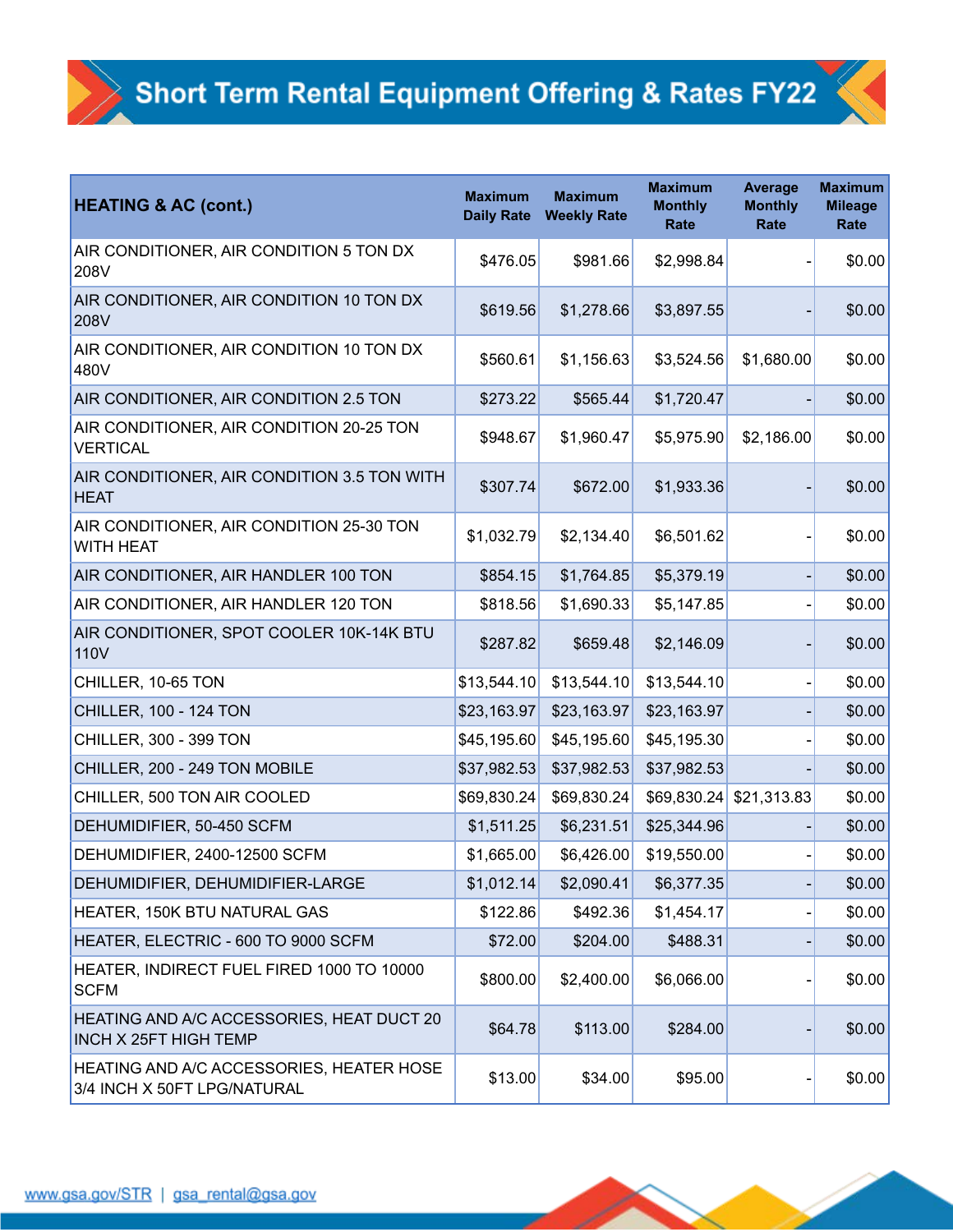| <b>HEATING &amp; AC (cont.)</b>                                                      | <b>Maximum</b><br><b>Daily Rate</b> | <b>Maximum</b><br><b>Weekly Rate</b> | <b>Maximum</b><br><b>Monthly</b><br>Rate | Average<br><b>Monthly</b><br>Rate | <b>Maximum</b><br><b>Mileage</b><br>Rate |
|--------------------------------------------------------------------------------------|-------------------------------------|--------------------------------------|------------------------------------------|-----------------------------------|------------------------------------------|
| <b>HEATING AND A/C ACCESSORIES, HOSE 4 INCH X</b><br><b>20FT COMPOSITE DISCHARGE</b> | \$77.05                             | \$166.00                             | \$498.00                                 |                                   | \$0.00                                   |
| HEATING AND A/C ACCESSORIES, SUCTION<br><b>HOSE 3 INCH X 25FT</b>                    | \$26.00                             | \$72.00                              | \$201.00                                 |                                   | \$0.00                                   |
| INDUSTRIAL FAN, BLOWER 2250-9000SCFM                                                 | \$94.39                             | \$290.99                             | \$889.02                                 |                                   | \$0.00                                   |

| <b>TRAILERS</b>                             | <b>Maximum</b><br><b>Daily Rate</b> | <b>Maximum</b><br><b>Weekly Rate</b> | <b>Maximum</b><br><b>Monthly</b><br>Rate | Average<br><b>Monthly</b><br>Rate | <b>Maximum</b><br><b>Mileage</b><br>Rate |
|---------------------------------------------|-------------------------------------|--------------------------------------|------------------------------------------|-----------------------------------|------------------------------------------|
| BOX, ENCLOSED - 12FT                        | \$279.65                            | \$783.01                             | \$1,677.88                               |                                   | \$0.00                                   |
| BOX, ENCLOSED - 16FT                        | \$279.65                            | \$783.01                             | \$1,677.88                               |                                   | \$0.00                                   |
| BOX, ENCLOSED - 18FT                        | \$279.65                            | \$783.01                             | \$1,677.88                               |                                   | \$0.00                                   |
| BOX, OPEN TOP BOX - 8FT                     | \$44.00                             | \$143.12                             | \$360.00                                 |                                   | \$0.00                                   |
| BOX, OPEN TOP BOX - 10FT                    | \$50.00                             | \$173.00                             | \$396.00                                 |                                   | \$0.00                                   |
| BOX, OPEN TOP BOX - 12FT                    | \$54.00                             | \$204.00                             | \$434.51                                 |                                   | \$0.00                                   |
| DUMP TRAILER, DUMP - SINGLE AXLE            | \$196.21                            | \$783.01                             | \$2,013.46                               |                                   | \$0.00                                   |
| DUMP TRAILER, DUMP - TANDEM AXLE            | \$196.21                            | \$783.01                             | \$2,013.46                               | \$1,090.00                        | \$0.00                                   |
| DUMP TRAILER, DUMP - TRIPLE AXLE            | \$579.00                            | \$1,737.00                           | \$3,473.00                               |                                   | \$0.00                                   |
| FLATBED TRAILER, FLATBED - UP TO 10000 LB   | \$235.95                            | \$484.17                             | \$1,469.85                               |                                   | \$0.00                                   |
| FLATBED TRAILER, FLATBED - 10000 - 19000 LB | \$232.61                            | \$477.23                             | \$1,447.99                               | \$723.00                          | \$0.00                                   |
| FLATBED TRAILER, FLATBED - 20000 - 29000 LB | \$264.11                            | \$543.12                             | \$1,649.00                               |                                   | \$0.00                                   |
| FLATBED TRAILER, FLATBED 30000 - 39000 LB   | \$271.48                            | \$561.86                             | \$1,706.13                               |                                   | \$0.00                                   |
| FLATBED TRAILER, FLATBED - 40000 - 49000 LB | \$271.48                            | \$665.00                             | \$1,706.13                               |                                   | \$0.00                                   |
| FLATBED TRAILER, FLATBED - 50000 & UP       | \$271.48                            | \$561.86                             | \$1,706.13                               |                                   | \$0.00                                   |
| FLATBED TRAILER, GOOSENECK - 22000 LB       | \$208.48                            | \$427.29                             | \$1,299.17                               |                                   | \$0.00                                   |
| FLATBED TRAILER, GOOSENECK - 24000 LB       | \$160.00                            | \$600.00                             | \$1,000.00                               |                                   | \$0.00                                   |
| FLATBED TRAILER, GOOSENECK - 26000 LB       | \$165.00                            | \$625.00                             | \$1,100.00                               | \$723.00                          | \$0.00                                   |
| FLATBED TRAILER, GOOSENECK - 100000 LB      | \$510.00                            | \$2,040.00                           | \$4,590.00                               |                                   | \$0.00                                   |
| FLATBED TRAILER, LOWBOY - 50-65 TON         | \$255.65                            | \$705.43                             | \$2,110.48                               |                                   | \$0.00                                   |
| MISC TRAILER, OFFICE - UP TO 60FT           | \$3,344.77                          | \$3,344.77                           | \$3,414.02                               |                                   | \$0.00                                   |
| MISC TRAILER, TRAILER RESTROOM              | \$6,482.32                          | \$6,482.32                           | \$10,877.22                              |                                   | \$0.00                                   |
| UTILITY, UP TO 2000 LB                      | \$34.92                             | \$162.00                             | \$360.00                                 |                                   | \$0.00                                   |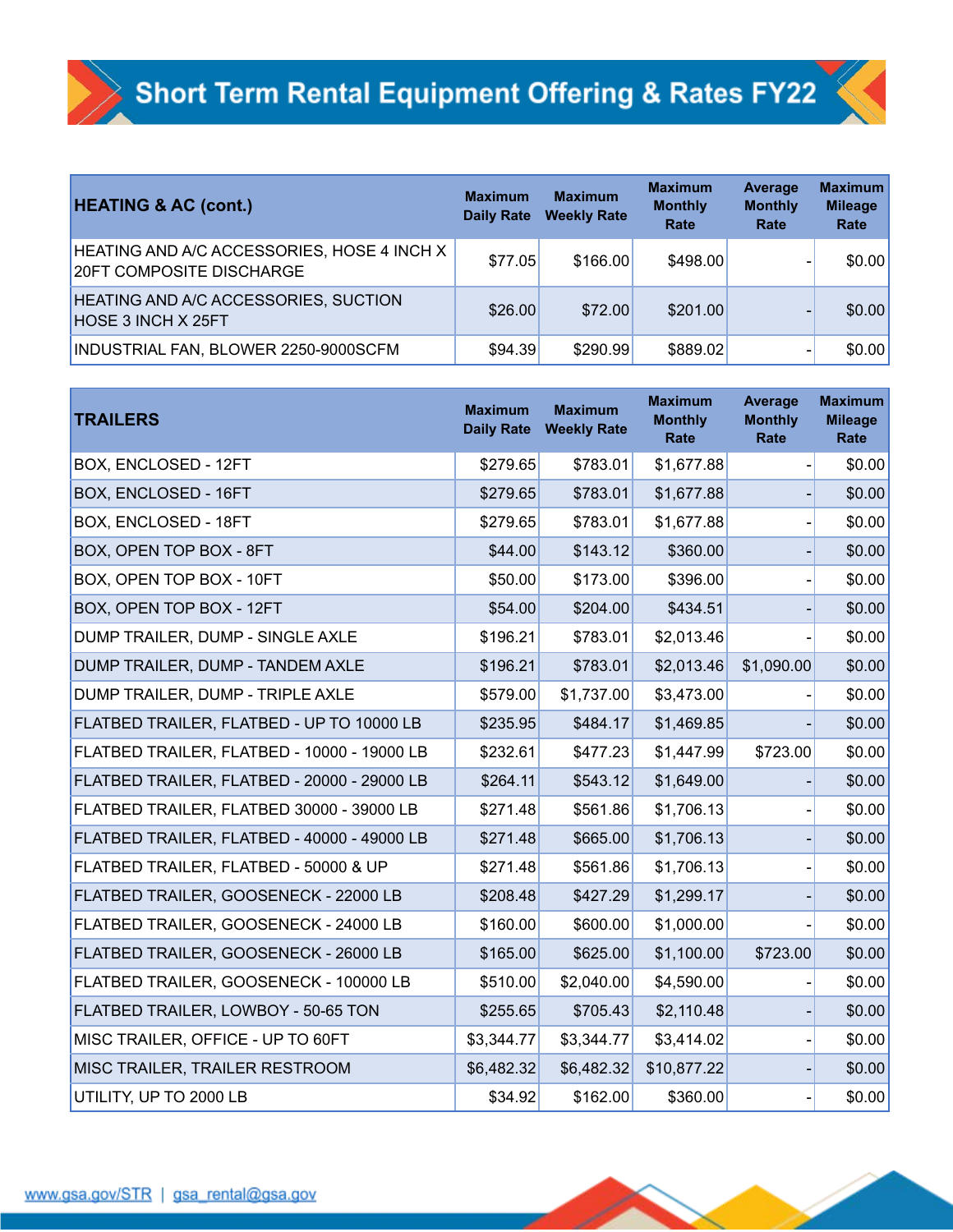| <b>TRAILERS (cont.)</b>             | <b>Maximum</b><br><b>Daily Rate</b> | <b>Maximum</b><br><b>Weekly Rate</b> | <b>Maximum</b><br><b>Monthly</b><br>Rate | Average<br><b>Monthly</b><br>Rate | <b>Maximum</b><br><b>Mileage</b><br>Rate |
|-------------------------------------|-------------------------------------|--------------------------------------|------------------------------------------|-----------------------------------|------------------------------------------|
| UTILITY, 2000 - 6000 LB             | \$87.18                             | \$297.78                             | \$880.06                                 |                                   | \$0.00                                   |
| UTILITY, 7000 LB & UP               | \$87.18                             | \$297.78                             | \$880.06                                 |                                   | \$0.00                                   |
| <b>WATER TRAILER, UP TO 500 GAL</b> | \$617.48                            | \$1,756.80                           | \$5,357.59                               | $\overline{\phantom{0}}$          | \$0.00                                   |
| WATER TRAILER, 1000 GAL             | \$189.00                            | \$672.00                             | \$1,295.00                               |                                   | \$0.00                                   |

| <b>TRUCKS &amp; UTILITY VEHICLES</b>                              | <b>Maximum</b><br><b>Daily Rate</b> | <b>Maximum</b><br><b>Weekly Rate</b> | <b>Maximum</b><br><b>Monthly</b><br>Rate | <b>Average</b><br><b>Monthly</b><br>Rate | <b>Maximum</b><br><b>Mileage</b><br>Rate |
|-------------------------------------------------------------------|-------------------------------------|--------------------------------------|------------------------------------------|------------------------------------------|------------------------------------------|
| DUMP, ARTICULATE OFF ROAD                                         | \$3,005.59                          | \$7,213.42                           | \$19,836.92                              | \$12,488.89                              | \$0.00                                   |
| DUMP, BOX-UP TO 5 YD                                              | \$1,342.31                          | \$4,642.15                           | \$8,836.86                               | \$1,778.00                               | \$0.00                                   |
| DUMP, BOX- 6-10 YD                                                | \$1,342.31                          | \$4,642.15                           | \$8,836.86                               |                                          | \$0.00                                   |
| DUMP, BOX-11-15YD                                                 | \$1,342.31                          | \$4,642.15                           | \$8,836.86                               | \$4,239.48                               | \$0.00                                   |
| <b>DUMP, BOX - 12-14YD</b>                                        | \$1,342.31                          | \$4,642.15                           | \$8,836.86                               | \$4,544.80                               | \$0.00                                   |
| <b>DUMP, BOX - 22-24YD</b>                                        | \$1,283.00                          | \$3,325.00                           | \$9,025.00                               |                                          | \$0.00                                   |
| DUMP, FLATBED                                                     | \$447.44                            | \$1,930.03                           | \$4,138.78                               | \$1,319.74                               | \$0.00                                   |
| FLAT STAKE TRUCK, UP TO 15FT                                      | \$643.70                            | \$1,930.03                           | \$4,138.78                               | \$1,487.34                               | \$0.00                                   |
| FLAT STAKE TRUCK, 16-30FT                                         | \$447.44                            | \$1,930.03                           | \$4,138.78                               |                                          | \$0.00                                   |
| FLAT STAKE TRUCK, TRUCK STAKE 20FT WITH<br><b>LIFT GATE</b>       | \$447.44                            | \$1,930.03                           | \$4,138.78                               |                                          | \$0.00                                   |
| FLAT STAKE TRUCK, TRUCK STAKE 22FT WITH<br><b>LIFT GATE</b>       | \$447.44                            | \$1,930.03                           | \$4,138.78                               |                                          | \$0.00                                   |
| PICK-UP- DIESEL, 2WD                                              | \$140.28                            | \$838.94                             | \$2,460.90                               |                                          | \$0.00                                   |
| PICK-UP- DIESEL, 4WD                                              | \$140.28                            | \$838.94                             | \$2,460.90                               |                                          | \$0.00                                   |
| PICK-UP- GAS, 2WD                                                 | \$144.87                            | \$838.94                             | \$2,460.90                               | \$921.29                                 | \$0.00                                   |
| PICK-UP- GAS, 4WD                                                 | \$140.28                            | \$838.94                             | \$2,460.90                               | \$2,000.00                               | \$0.00                                   |
| PICK-UP SUPERCAB- DIESEL, 2WD                                     | \$140.28                            | \$838.94                             | \$2,460.90                               |                                          | \$0.00                                   |
| PICK-UP SUPERCAB- DIESEL, 4WD                                     | \$140.28                            | \$838.94                             | \$2,460.90                               | \$2,000.00                               | \$0.00                                   |
| SPECIALTY TRUCKS, ASPHALT DISTRIBUTOR -<br><b>2000 GAL</b>        | \$31,320.50                         | \$31,320.50                          | \$31,320.50                              |                                          | \$0.00                                   |
| SPECIALTY TRUCKS, BUCKET TRUCK - UP TO<br>85FT                    | \$3,816.62                          | \$8,014.91                           | \$16,831.32                              | \$5,575.00                               | \$0.00                                   |
| SPECIALTY TRUCKS, CRASH ATTENUATOR - 62-65<br><b>MPH - DIESEL</b> | \$580.00                            | \$1,483.00                           | \$3,434.71                               |                                          | \$0.00                                   |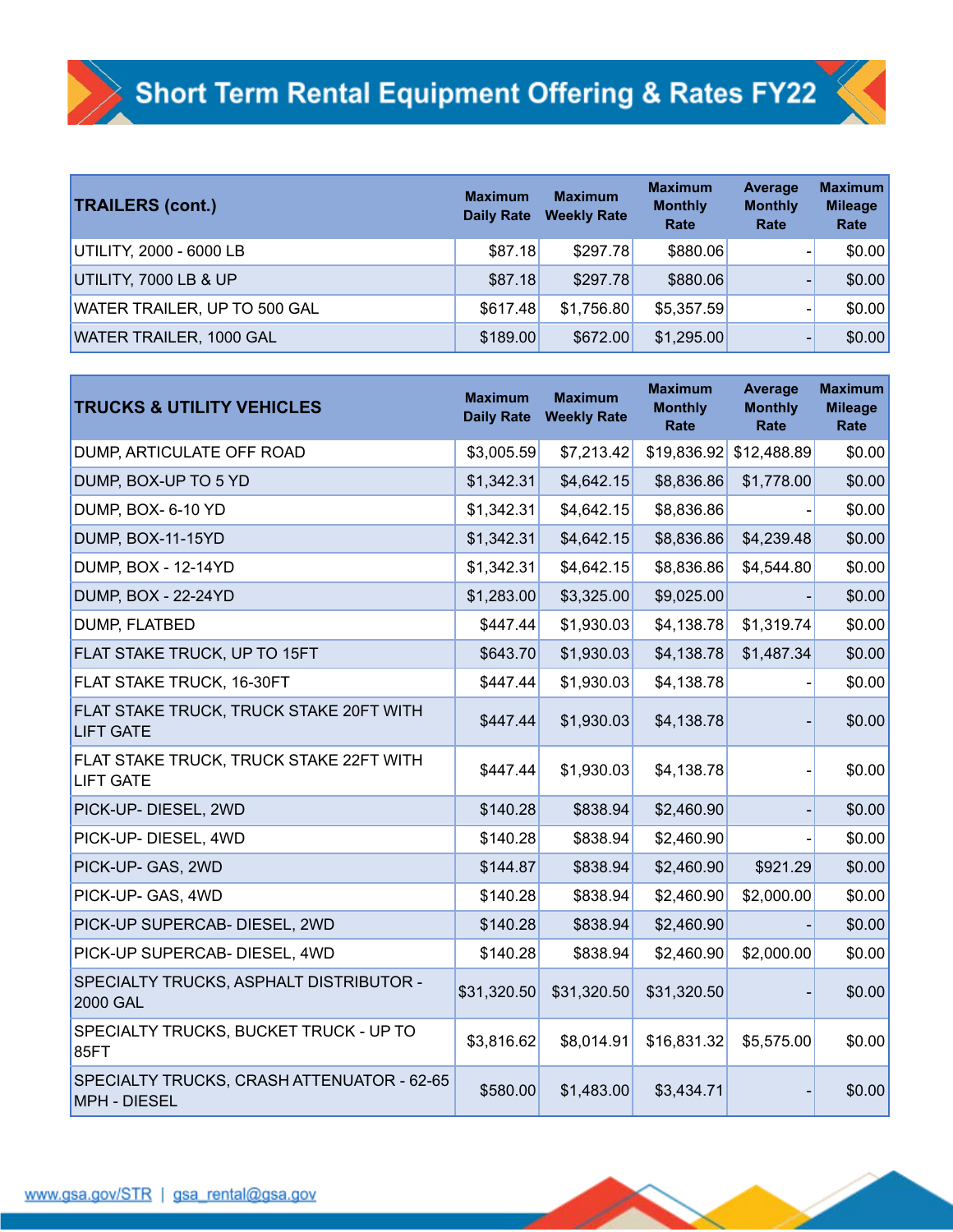| <b>TRUCKS &amp; UTILITY VEHICLES (cont.)</b>                          | <b>Maximum</b><br><b>Daily Rate</b> | <b>Maximum</b><br><b>Weekly Rate</b> | <b>Maximum</b><br><b>Monthly</b><br>Rate | <b>Average</b><br><b>Monthly</b><br>Rate | <b>Maximum</b><br><b>Mileage</b><br>Rate |
|-----------------------------------------------------------------------|-------------------------------------|--------------------------------------|------------------------------------------|------------------------------------------|------------------------------------------|
| SPECIALTY TRUCKS, CRASH ATTENUATOR - 62-65<br><b>MPH - GAS</b>        | \$580.00                            | \$1,483.00                           | \$3,434.71                               |                                          | \$0.00                                   |
| <b>SPECIALTY TRUCKS, DIGGER DERRICK TRUCK</b>                         | \$513.91                            | \$1,511.25                           | \$3,817.49                               |                                          | \$0.00                                   |
| SPECIALTY TRUCKS, GARBAGE 6 YD                                        | \$569.00                            | \$1,614.00                           | \$4,464.00                               |                                          | \$0.00                                   |
| SPECIALTY TRUCKS, GARBAGE 20 YD                                       | \$997.00                            | \$2,469.00                           | \$6,222.00                               |                                          | \$0.00                                   |
| SPECIALTY TRUCKS, UNDERBRIDGE - 30FT<br><b>REACH</b>                  | \$1,687.91                          | \$5,239.87                           | \$10,655.87                              |                                          | \$0.00                                   |
| <b>SWEEPER, PARKING LOT SWEEPER</b>                                   | \$372.25                            | \$1,118.59                           | \$3,355.77                               |                                          | \$0.00                                   |
| <b>SWEEPER, STREET SWEEPER</b>                                        | \$1,710.00                          | \$4,427.00                           | \$13,675.00                              |                                          | \$0.00                                   |
| TRACTOR, 4WD - 30-49 HP                                               | \$255.68                            | \$783.44                             | \$2,127.72                               | \$1,225.00                               | \$0.00                                   |
| TRACTOR, 4WD - 50-60 HP                                               | \$2,908.33                          | \$5,369.23                           | \$18,456.73                              |                                          | \$0.00                                   |
| TRACTOR, 4WD - 61-70 HP                                               | \$2,908.33                          | \$5,369.23                           | \$18,456.73                              |                                          | \$0.00                                   |
| TRACTOR, 4WD - OVER 70 HP                                             | \$2,908.33                          | \$5,369.23                           | \$18,456.73                              |                                          | \$0.00                                   |
| TRACTOR, 4WD - COMPACT - 20-29 HP                                     | \$230.53                            | \$645.50                             | \$1,802.38                               |                                          | \$0.00                                   |
| TRACTOR, BROOM TRACTOR - 40-49FT                                      | \$704.18                            | \$1,872.23                           | \$5,280.00                               |                                          | \$0.00                                   |
| TRUCKS & UTILITY VEHICLE ACCESSORIES,<br><b>DUMP TRUCK PLOW</b>       | \$287.00                            | \$801.00                             | \$2,079.00                               |                                          | \$0.00                                   |
| TRUCKS & UTILITY VEHICLE ACCESSORIES,<br><b>PICK-UP TRUCK PLOW</b>    | \$350.69                            | \$362.89                             | \$737.98                                 |                                          | \$0.00                                   |
| TRUCKS & UTILITY VEHICLE ACCESSORIES,<br>SPREADER - UP TO 9FT         | \$113.00                            | \$268.60                             | \$813.85                                 |                                          | \$0.00                                   |
| TRUCKS & UTILITY VEHICLE ACCESSORIES,<br><b>TAILGATE SPREADER</b>     | \$85.22                             | \$268.60                             | \$813.85                                 |                                          | \$0.00                                   |
| UTILITY VEHICLE- DIESEL, CAB - 2WD                                    | \$128.36                            | \$335.58                             | \$1,001.23                               |                                          | \$0.00                                   |
| UTILITY VEHICLE- DIESEL, CAB - 4WD                                    | \$242.54                            | \$949.62                             | \$3,862.32                               | \$574.67                                 | \$0.00                                   |
| UTILITY VEHICLE- DIESEL, FLATBED - 2WD                                | \$128.36                            | \$335.58                             | \$1,001.23                               |                                          | \$0.00                                   |
| UTILITY VEHICLE- DIESEL, FLATBED - 4WD                                | \$242.54                            | \$949.62                             | \$3,862.32                               | \$873.00                                 | \$0.00                                   |
| UTILITY VEHICLE- ELECTRIC, GOLF CART<br><b>ELECTRIC</b>               | \$101.00                            | \$440.22                             | \$1,343.54                               |                                          | \$0.00                                   |
| UTILITY VEHICLE- ELECTRIC, INDUSTRIAL<br><b>ELECTRIC CART 4 WHEEL</b> | \$101.60                            | \$285.15                             | \$1,062.83                               |                                          | \$0.00                                   |
| UTILITY VEHICLE- GAS, CAB - 2WD                                       | \$294.98                            | \$644.39                             | \$1,138.01                               | \$531.43                                 | \$0.00                                   |
| UTILITY VEHICLE- GAS, CAB - 4WD                                       | \$128.36                            | \$335.58                             | \$1,001.23                               |                                          | \$0.00                                   |